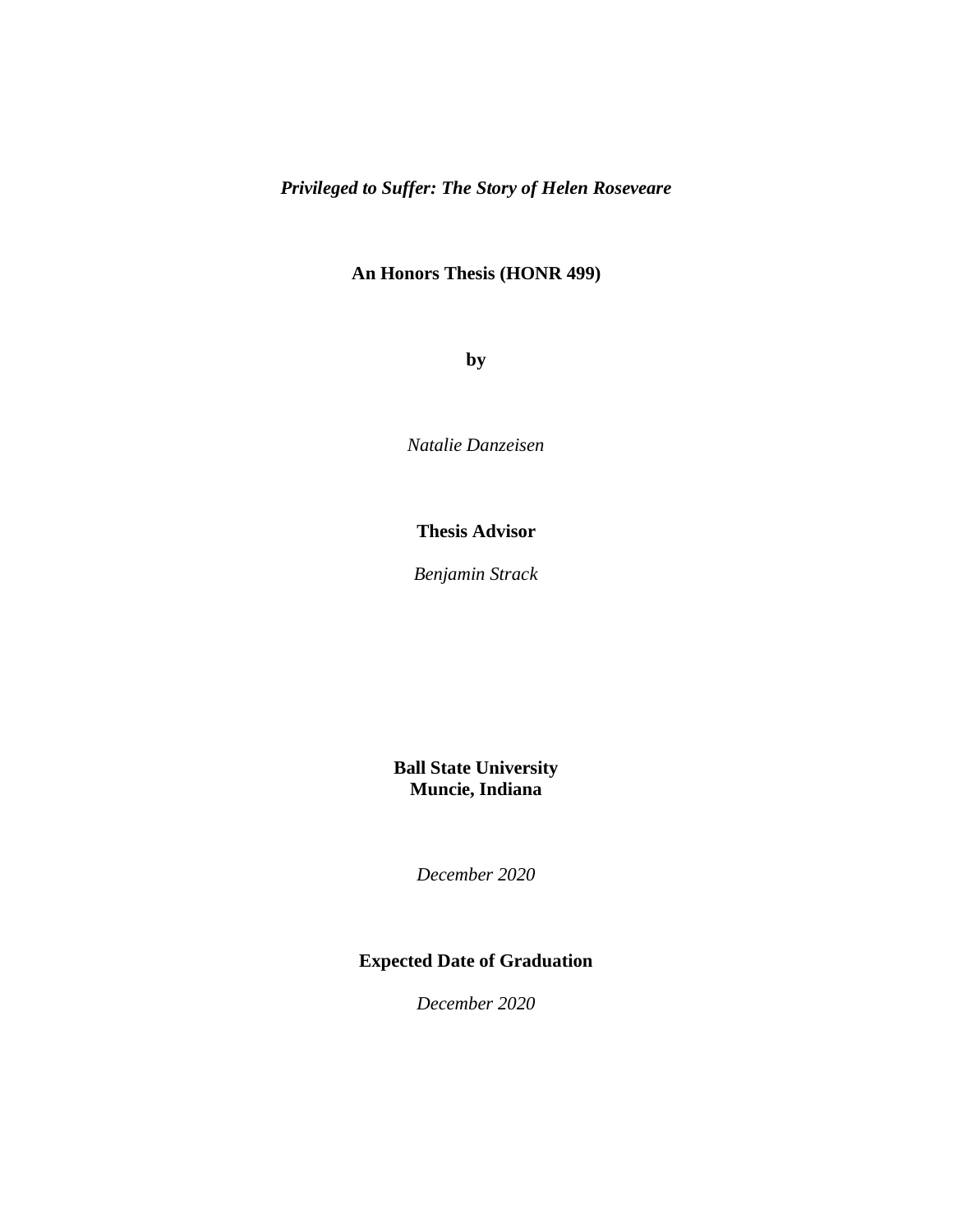# **Abstract**

Dr. Helen Roseveare was a medical doctor from England who spent twenty years of her life treating patients and establishing hospitals in the Congo from 1953 to 1973. At the end of her first stint in the country, she was taken captive and tortured by a group of rebel soldiers. She was eventually rescued, and one year later, she decided to return to the Congo to continue her work. In this creative project, I write a screenplay telling the story of this return journey, some of her many accomplishments, and the fears and doubts overshadowing it all. The goal of this project is to expose audiences to Dr. Roseveare's inspiring story by telling it in a new and creative way.

The terms "script" and "screenplay" will be used interchangeably throughout the Process Analysis Statement.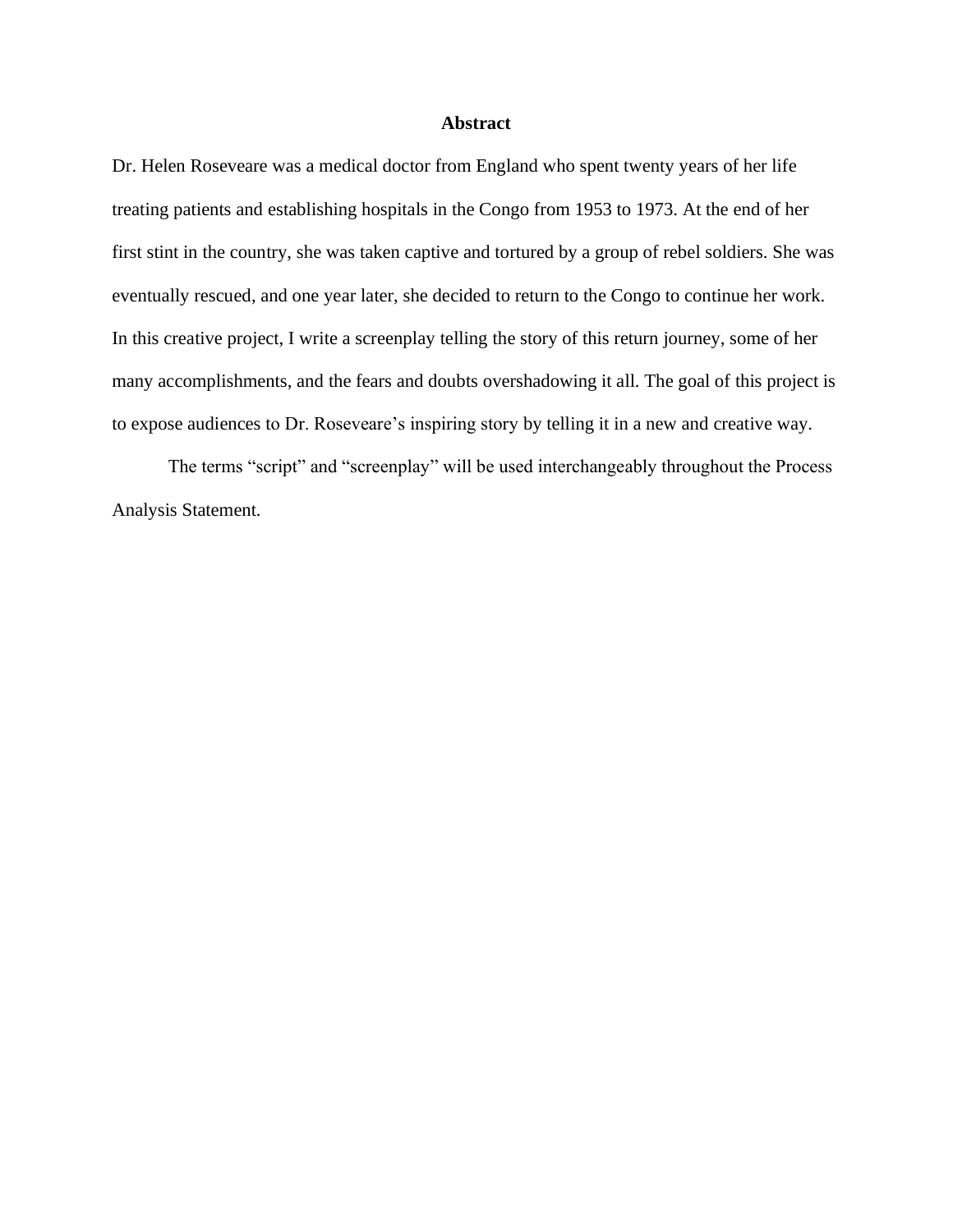## **Acknowledgements**

I wish to thank Ben Strack for being my advisor for this project. I am so grateful for the time and energy he put into helping me succeed. None of this would have been possible without his patience and expert guidance.

I wish to thank my husband, Joshua Danzeisen, for reading and commenting on my project. His support and encouragement throughout the entire process was invaluable.

I wish to thank Sophia Hoffert, my newfound screenplay-mate, for providing feedback on this project. She was so quick to help me, even at a time when she already had a lot on her plate.

I wish to thank my God for the opportunity to complete an Honors thesis project, and for the faculties with which to do so. I have no right to boast in any of my own successes or academic accomplishments; my only boast is in the great grace of Jesus.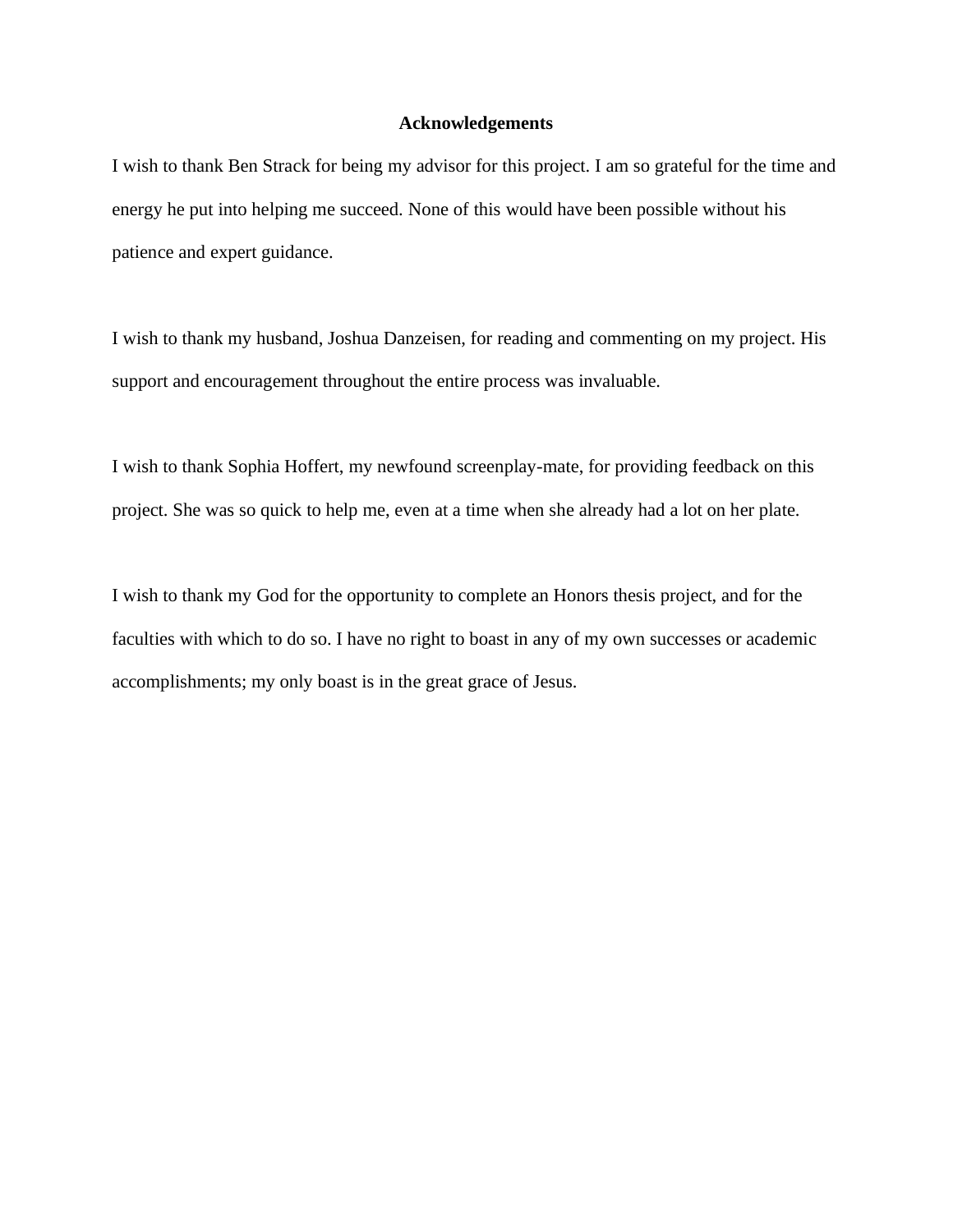### **Process Analysis Statement**

I have spent the last few months researching and writing a screenplay based on the life of Dr. Helen Roseveare. As a telecommunications student, I have been studying the art of storytelling throughout my college career. This project allowed me to demonstrate and improve upon my skills as a storyteller in a meaningful way. Writing a creative project that was based on a true story brought up unique challenges. I learned to combine research with storytelling and balance accuracy with creativity. The resulting project is a polished 22-page screenplay that meets the standards of the industry in formatting and story structure. This screenplay will expose audiences to the true story of an incredible woman of faith.

The overall goal for this project was to write a creative screenplay based on the true story of the life and work of Dr. Helen Roseveare. The screenplay would tell the story of this remarkable historical figure in a way that was accessible and compelling to American audiences. My hope was that this screenplay would communicate the important and inspiring nature of Dr. Roseveare's story in the same way that her story had impacted me personally. The project would compile research about Dr. Roseveare's life and work from secondary sources, including her own autobiographies. It would build on her work, as well as others' writings about her, in telling her story through a new medium. It would also add to the existing body of screenplays (and subsequent films) representing the lives and work of Christian missionaries and remarkable women throughout history. Another goal for this project was to exercise and expand my own storytelling capabilities. Communicating stories to an audience is something that I have spent much time and effort studying throughout my time at Ball State, whether I was writing copy for an ad campaign or collaborating with other students to produce a short film. I wanted to take this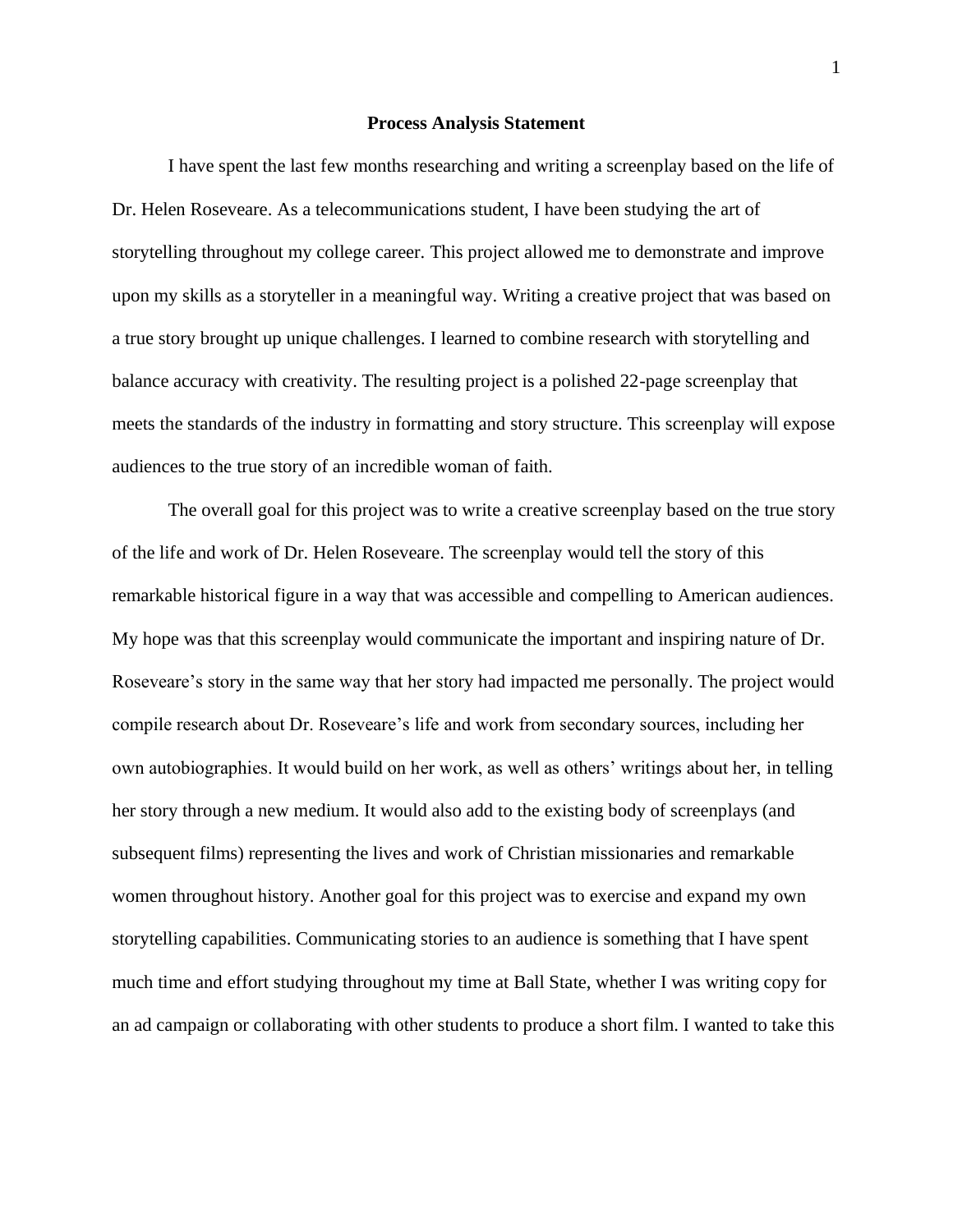project as an opportunity to prove my own strengths as a storyteller. These goals formed the overall framework for my creative project.

As I set out to create a screenplay, the first step was to come up with a character and a story. I decided early on that I wanted to write a screenplay based on a true story. The first reason for this is that I have personally found based-on-a-true-story films and screenplays to be more important and impactful than most stories that are completely fictional. Being a part of telling someone's story is a way to connect with other cultures and individuals throughout history. It is a way to expose more audiences to important stories and share life lessons from those who have come before. A screenplay based on truth can highlight an aspect of the human nature and experience, whether good or bad, in a unique and compelling way, and this is something I desired to achieve. The second reason that I wanted to write a screenplay based on a true story is that this endeavor poses unique challenges that I had not faced before. Prior to this project, any screenplays I had written were purely fictional. They required story-building and writing skills, but they did not have the added pressure of incorporating true events and historical research. Writing based on true events adds an entirely new dimension to the story-writing process because the writer must balance the truth and accuracy of the historical narrative with the goal of writing a creative and compelling story. Undertaking this project was an important step in developing and stretching my own skills as a storyteller. I will reflect more on these unique challenges and how I balanced them at a later point.

After deciding to tell a true story through the medium of a screenplay, I set about selecting a subject for my story. I wanted to choose an inspiring story about which I would be passionate, since I would spend so much time studying it. My first instinct was to search for a story of a Christian missionary that could be turned into a film. Since my childhood, these have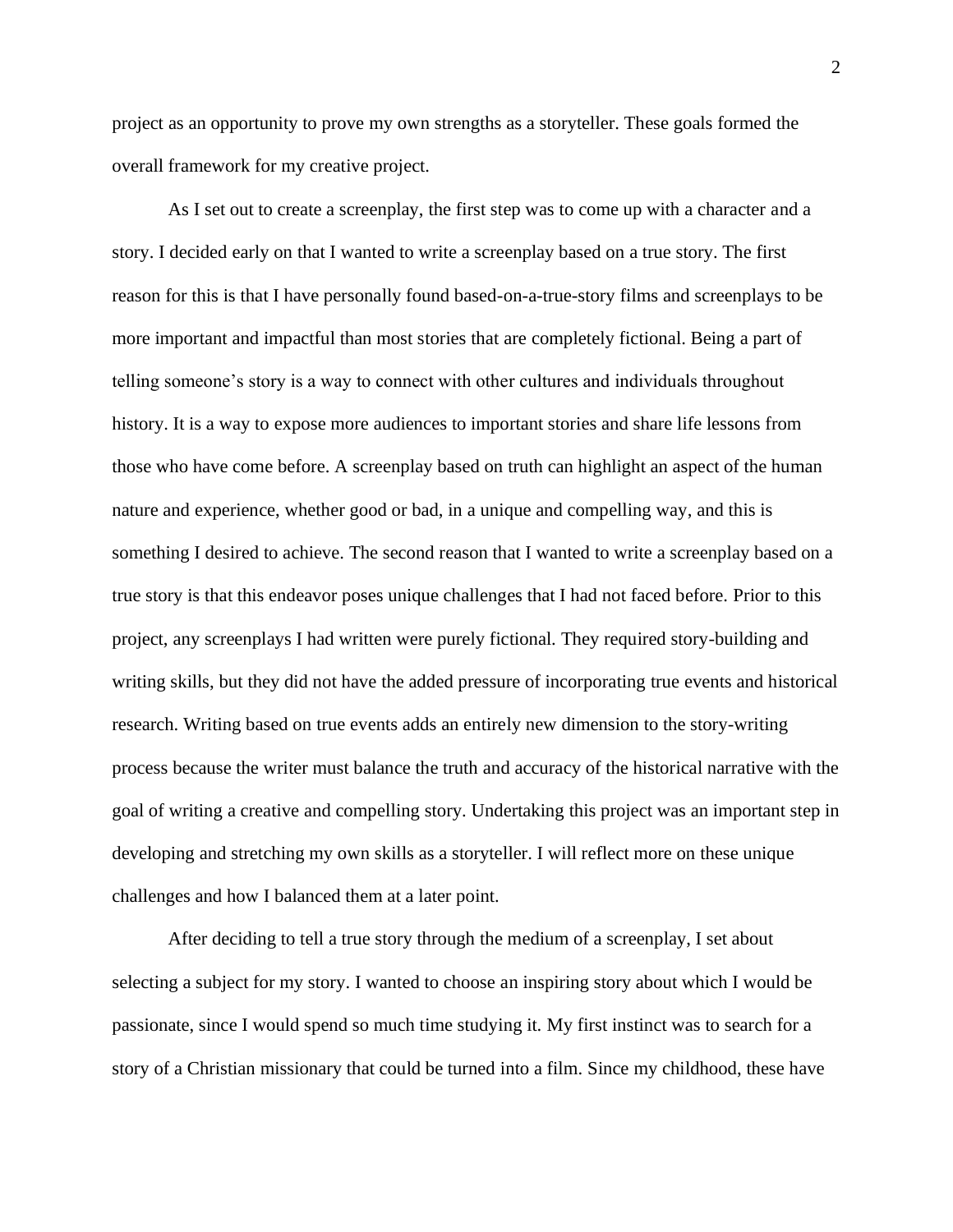been the stories that are most impactful in my life. I wanted to write about something that I cared about personally, so I began down this route. The problem I immediately encountered was that many well-known missionary stories, my own personal favorites, had already been turned into films. Jim and Elisabeth Elliot, Eric Liddell, Corrie ten Boom, and many others already had theatrical films representing them. I wanted to avoid writing a story that already existed in this medium. It would be challenging to avoid basing my own screenplay off of creative decisions made by other filmmakers, and it would be a less valuable addition to the industry if a similar film already existed. I kept looking for a subject who would be less well-known, but still had ample resources available to accurately tell his or her story. This I eventually found in Dr. Helen Roseveare, an English doctor who served as a medical missionary to the Congo in 1953-1973 amid poverty and political strife. During her time there, she established multiple hospitals and medical centers in impoverished rural communities, as well as developing a new medical school. She wrote numerous books and autobiographies, and additional books and articles have been written about her. After retiring, she spoke at events and in interviews, videos of which can be found on the internet. A film crew even documented a return visit she made to her friends in the Congo later in her life. But, at the present time, no theatrical film has been made about her life and work. It became clear that she was the perfect subject for my project. Her story was inspiring to me, and I was excited for the opportunity to write about a remarkable Christian woman. I would be telling a story that many people have not heard through a medium in which it had not yet been told.

The majority of my research for this project consisted of reading and watching biographical content about Dr. Roseveare's life and work. I began by reading two of her autobiographies, *Give Me This Mountain* (1966) and *He Gave Us a Valley* (1976). These books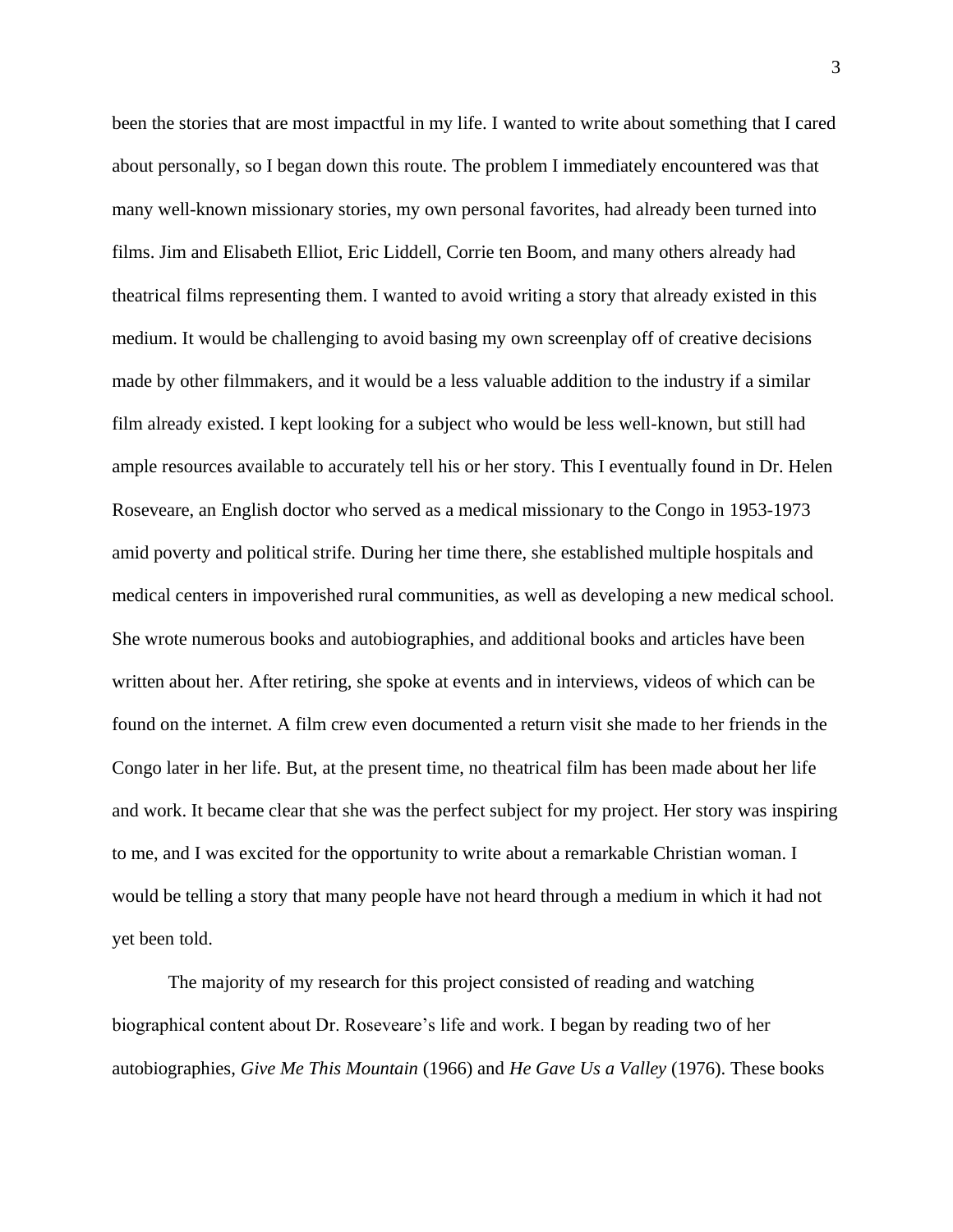together tell the story of her life, from her childhood and her conversion to Christianity at college, to her first stint on the mission field as a doctor in the Congo, through her capture and torture by rebel soldiers, her rescue, and her eventual return to the mission field. I used these writings to research her story, passions, interests, and attitudes, and major themes from her life. I studied these books so that I would be familiar with her own words and be able to accurately recreate them in my project. I also gathered information about her historical setting – the village, the people, the religious/political environment, etc. She had so many remarkable experiences and accomplishments, and so much wisdom to share in these books. My hope was to use this research to be as accurate as possible when creatively retelling a portion of her story.

Another place I looked for information from Dr. Roseveare was in interviews found on YouTube. Prior to her death in 2016, she had the opportunity to speak at events and on television programs on multiple occasions. One series of interviews by 100 Huntley Street (2011) was particularly helpful to me. I was able to gather more about what Dr. Roseveare found important and meaningful as she reflected on her past life experiences. She shared her perspective on these events and discussed the resulting personal growth she had experienced. I wanted to accurately represent these perspectives when I recreated her character for my screenplay. I also found it helpful to see her on video rather than just reading her writing. I could study her mannerisms, her way of speaking, and her physical appearance.

In addition to researching Dr. Roseveare's autobiographical content, I read a biography written about her by Noel Piper entitled *Faithful Women and Their Extraordinary God* (Piper, 2005). This biography commentated on some of the most significant turning points in Dr. Roseveare's life. It also compiled excerpts from Dr. Roseveare's many other books about her life experiences. I found it helpful to see her life from the perspective of a woman who had met her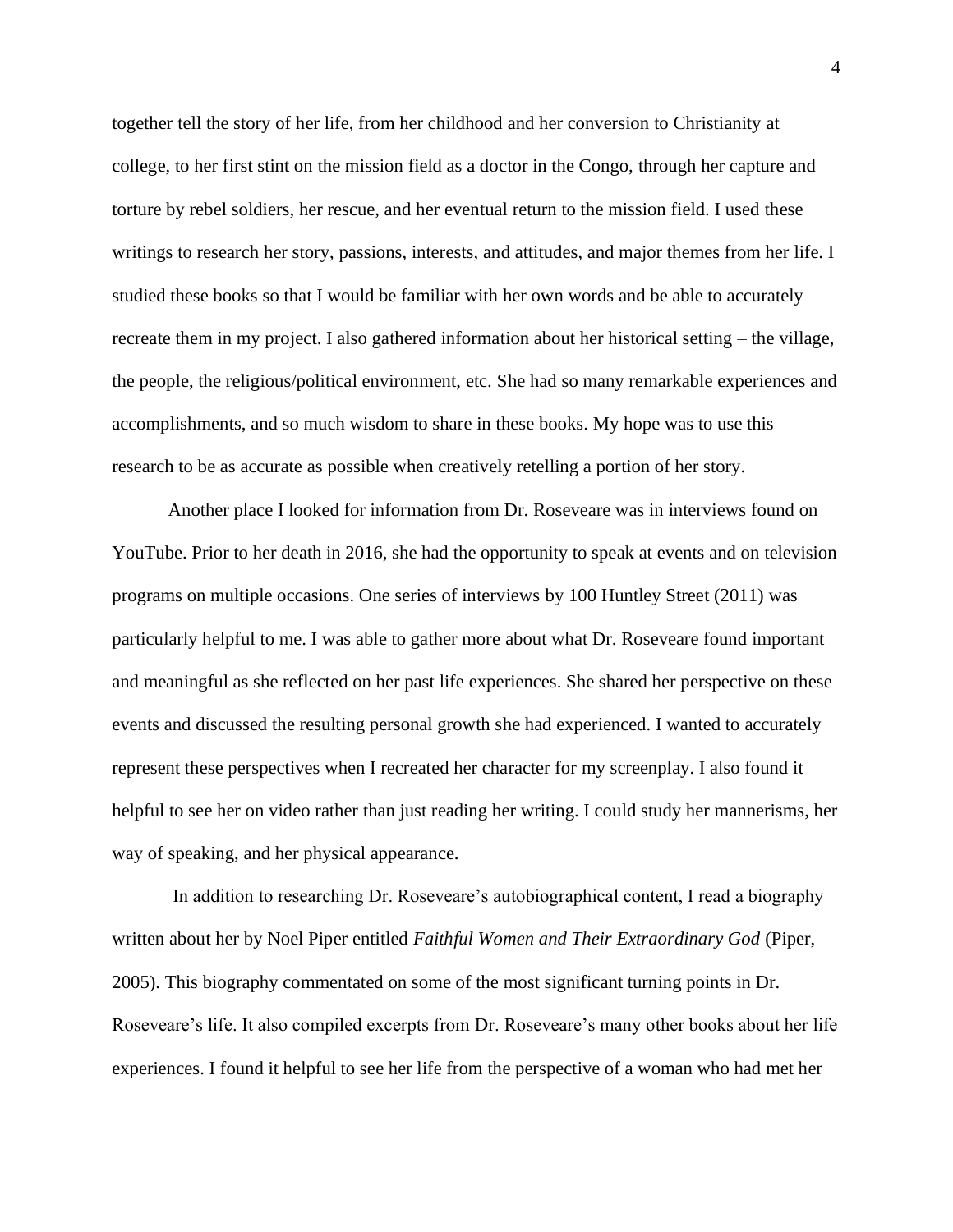in person. Finally, I gathered information from *Mama Luka Comes Home*, a documentary made in 2006 by the Christian Television Association (Telfer, 2006). This documentary records a trip Dr. Roseveare took to visit her friends in the Congo years after retiring from the field. This resource provided me with one more perspective on Dr. Roseveare's life and work. It also allowed me to see actual footage of the places she lived and worked while she was in the Congo. I saw her friends and coworkers, the hospital buildings, and her old home. These images were helpful in attempting to accurately recreate the settings of many of her most important memories.

I completed the majority of my research about Dr. Roseveare's life before beginning to write the story. Additional research was undertaken throughout the writing process as it became clear what information was still needed. After most of the research was compiled, but before starting to type out the screenplay itself, I needed to come up with the overall storyline. The next steps essentially made up the process of outlining the story so that it was cohesive and purposeful. Creating this framework was the most interesting and thought-intensive step for me. It meant the difference between a screenplay that would be sloppy and confusing, and a screenplay that was structured, clear, and meaningful. I had to determine the scope of the story I was going to tell. I considered all of the research and material I had compiled about Dr. Roseveare. Which portion of her life story did I want to tell? A story that encompassed her entire life, from birth to death, would be nearly impossible to do well. Would I focus on her time in college and her conversion to Christianity, or begin the narrative after she was already on the mission field? Would the story encompass her twenty years in the Congo, or focus on the events of one especially significant day?

One piece of this puzzle was determining how long the final screenplay would be. A general rule of thumb for screenplays is that one page, if formatted correctly, will correlate to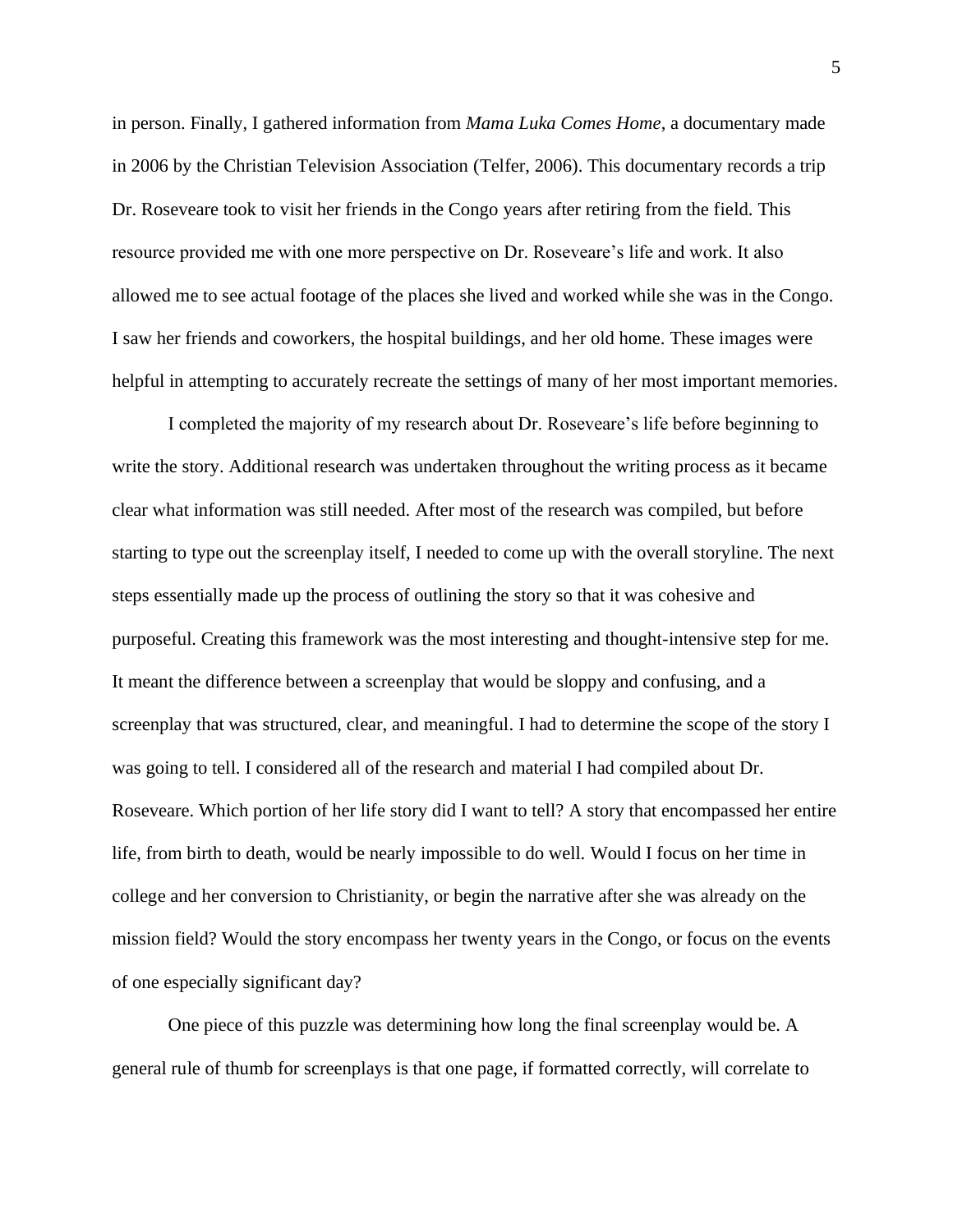approximately one minute of screen time in a final film. A feature-length screenplay might be 120 pages long, while a script for a short film might only be five. Based on the amount of time and effort it takes to create a polished screenplay, I was looking at producing a well-developed screenplay 20-30 pages in length, a very rough draft of a feature-length screenplay, or something in between. I settled on aiming for 20-30 pages, as I felt that the editing and refining process would be important for me and make the best use of my advisor's expertise. However, this meant sacrificing valuable space for the story. Dr. Roseveare's life was full of ups and downs, great accomplishments and deep despair, beginnings and endings. It seemed overwhelming to narrow down the scope of the story. Her writings dealt with many themes – faith, salvation, pride, friendship, ethnicity, fear, trauma, and worthiness, to name a few – and I would be unable to deal with all of them in such a short story. I was wary of over-simplifying her experiences or misrepresenting her by taking one period of her life out of context. There was much that I wanted to include, and narrowing the focus was a major challenge early in the process.

Selecting the scope of the story was one part of writing my treatment. A treatment for a screenplay is essentially a proposal for the storyline itself. A typical treatment includes elements such as a working title, character descriptions, and a detailed synopsis of the storyline (usually broken up into a three-act structure). A treatment also includes a logline, which is a one-sentence description of the story that provides clear details without revealing the ending (like what you might read on the back of a movie case). In my first attempt at a treatment, the logline was, "An English doctor learns patience, humility, and faith in God while working to create a hospital system in a jungle village of the Congo." While not inaccurate, this description was far too broad for the story I wanted to tell. I needed to make it more specific and narrow the focus.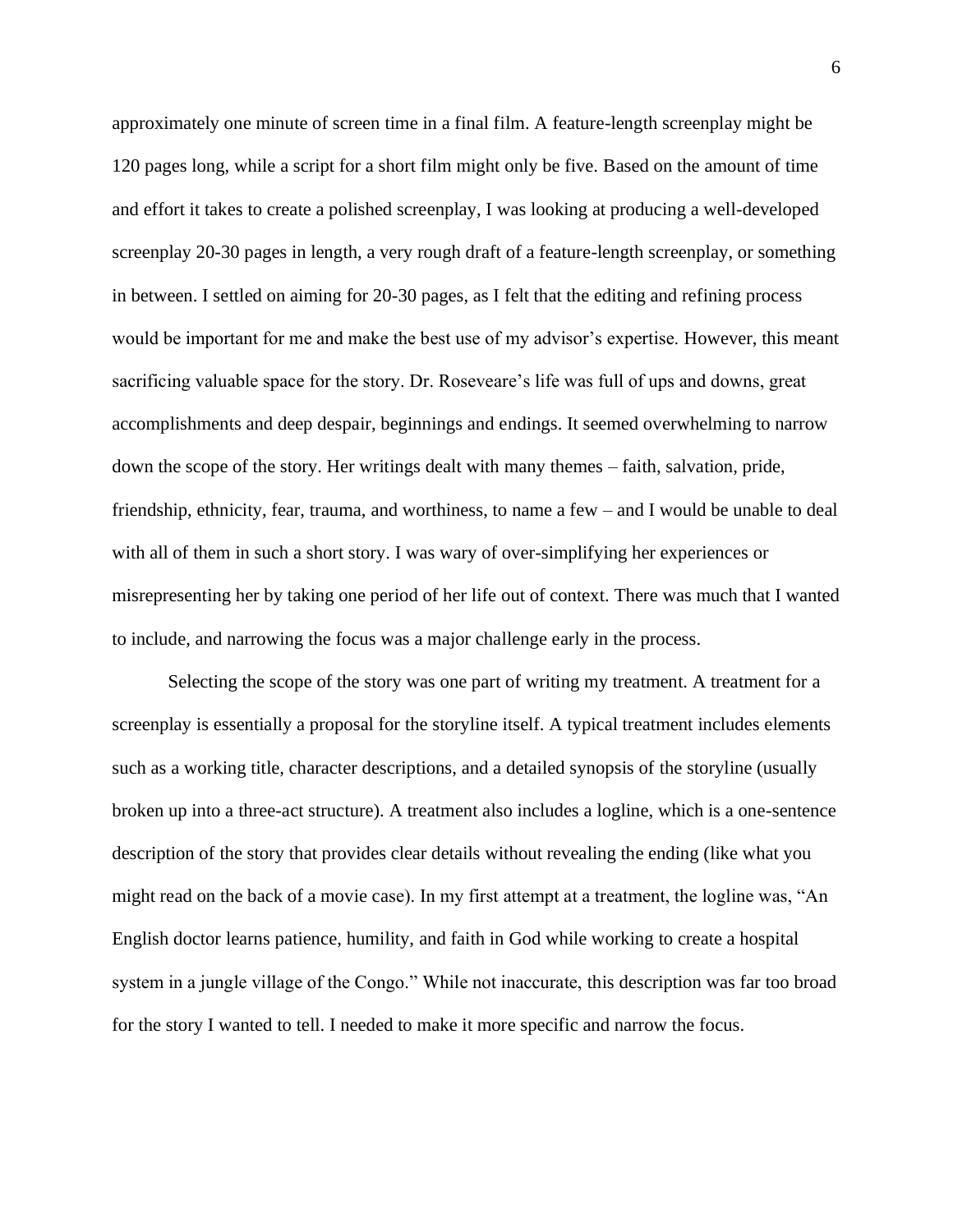My synopsis also needed to be revised after the first treatment attempt. It was not nearly as narrowed in scope as it would need to be in order to fit effectively into 20-30 pages. Originally, I was attempting to include the entire period of the first time Helen served in the Congo, bookended by scenes of her returning for a second time. However, this was a very significant portion of her life in which many events and changes took place. I was also attempting to show character growth through three independent themes – patience, humility, and faith. The scope of these storylines and themes was probably more appropriate for a featurelength film. It would be difficult to assign significance to any one event or theme if I were to cram so much into such a short space.

My final treatment looked very different from the first one. My revised logline was, "An English missionary doctor seeks to relaunch efforts to build a hospital in the jungles of the Congo but is bombarded by fears and doubts because of her horrific past there." This narrowed the theme down to the protagonist dealing with fear/doubt, rather than many different themes. It also narrowed the focus to one objective – building a hospital – rather than trying to tell everything that Helen accomplished over multiple years in the Congo. It teases Helen's past trauma, which is revealed as the story progresses, and it raises doubts as to whether or not she will be successful in her goal. The new logline correlated with my working plot question and character question. The plot question – "Can the hospital be rebuilt?" – determined the tangible goal that Helen is trying to accomplish in the story. The character question – "Will Helen overcome her fears and continue her work in the Congo?" – drove the internal conflict and growth that takes place in the meantime. The idea is that either (or both) of these goals has the potential to fail, and this creates the emotional tension of the story. Everything that happens in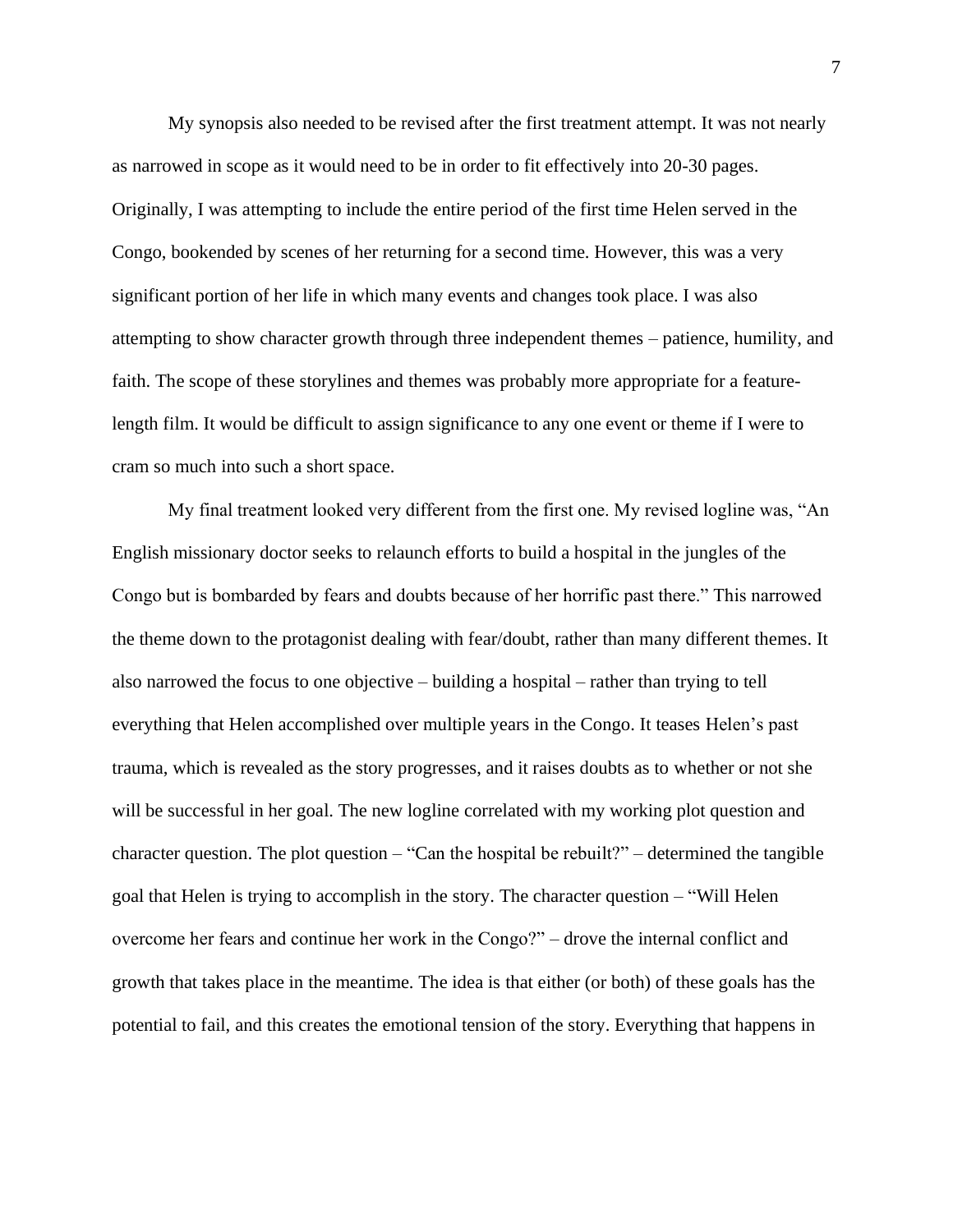the screenplay should in some way support these central questions, which is why outlining and planning the story was so important to me.

My synopsis was also much more focused after having been revised. In my updated version, the main storyline portrays Helen on her journey back to the Congolese village to begin serving there for a second time. She is accompanied by two other missionaries as they drive through African jungle to get to the village. Along the way, she is reminded of events from the last time she was in the Congo, which are shown through flashbacks and dreams. Rather than attempting to include all of the significant events from her time in the Congo, the synopsis now focused only on memories that related either to the building of the hospital or to the traumatic experiences that created her fears and doubts. Her physical journey back to the Congo in the present would correlate to her mental and emotional journey through her memories. My main reservation at this point was that including so many flashbacks and dreams would be challenging. Flashbacks are often considered to be cliché, cheap methods of storytelling, and they tend to be overused by amateur screenwriters. In this case, I knew that I was being very purposeful in my inclusion of flashbacks, but I would have to prove their worth when crafting the screenplay itself.

Now that my treatment, logline, and synopsis were finalized, it was time to create a scene outline. In the scene outline, I would select which scenes to include, put them in order, and provide a brief description of where they would take place, which characters would be involved, and what would happen. This really allowed me to map out the three acts, the pacing, and the ups and downs of the story. While the synopsis provided a story overview, the scene outline would specify exactly how the synopsis was going to be accomplished.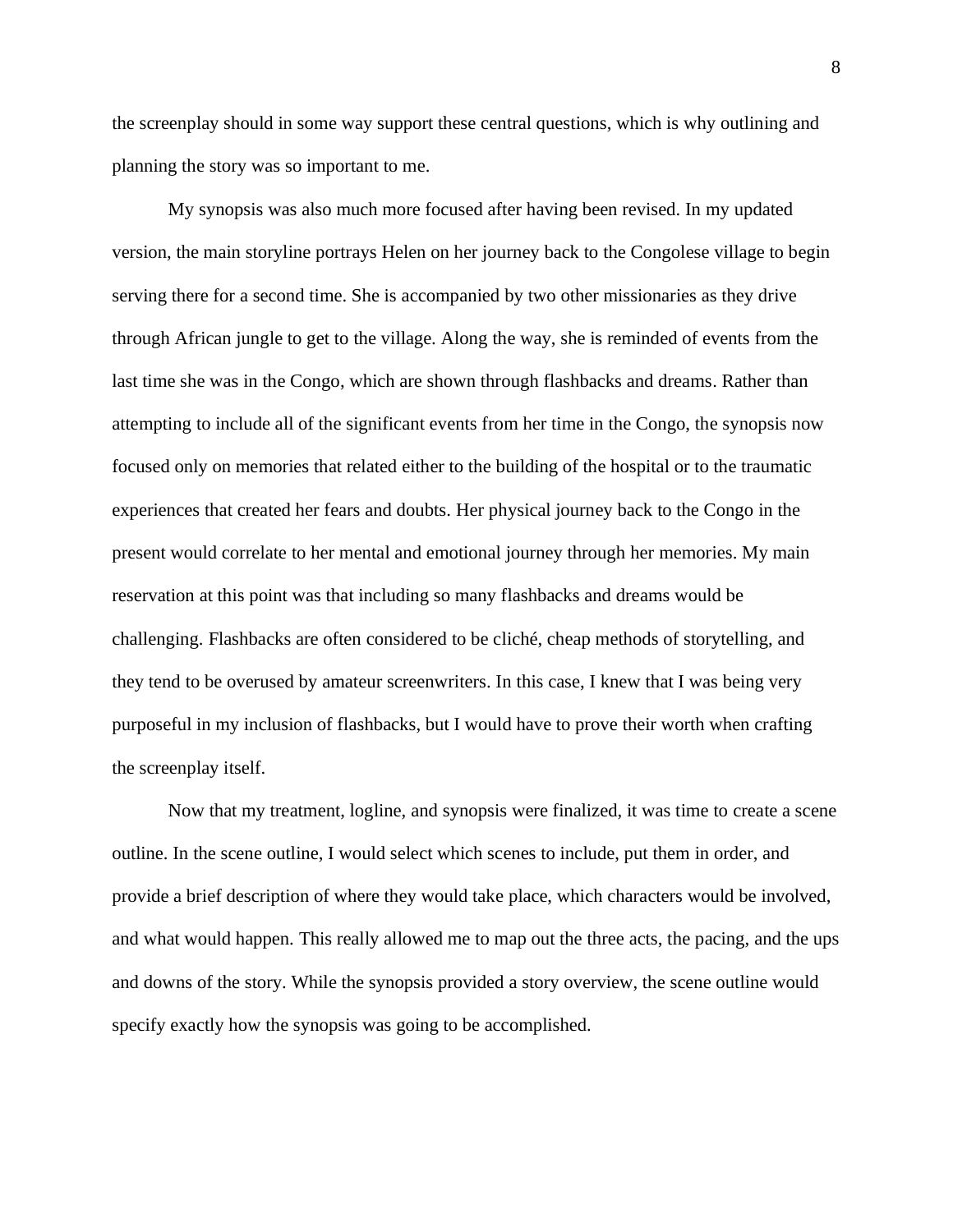In preparation for creating the scene outline, I had written down scene ideas on notecards as I researched Helen's life. Important moments, events, conversations, and themes from my research were collected on notecards so that I could easily remember them when considering my scene outline. I added details to the notecards and color-coded them so that I could visualize the storyline. I laid them out like puzzle pieces and repeatedly rearranged them until something clicked. This was also the point in the process when I really began to battle with the balance between truth and fiction. For the story to work, I had to tweak scenes, add embellishments, and even create a couple of entirely fictional scenes. Some of this resulted from the fact that I was telling the story in such a short screenplay. In order for the overall journey to be true to reality, I needed to add some scenes that helped communicate the history in a more concise way. For example, I decided to add a fictional character, Mark, who was a new missionary travelling along with Helen and another seasoned missionary. Mark's inquisitive attitude as a newcomer allowed me to sum up some of Helen's history in the field without having to include every single scene from her past. While this specific addition was mostly fictional, it caused the overall story to have a similar impact as the true story would have had.

By the time I had gone through all of my research materials and added some partially fictional scenes, I had collected over fifty notecards with scene ideas. My scene outline included only fifteen scenes. I had to narrow down the scenes based on my plot/character questions and overall theme. I even ended up removing my favorite scene because it did not further the main plot. Each scene had to be purposeful in content and placement. The "present-day" scenes took Helen from a port to the village by car, as she grappled with whether her return was a wise decision. The flashback scenes, which occurred during the daytime, showed brief memories of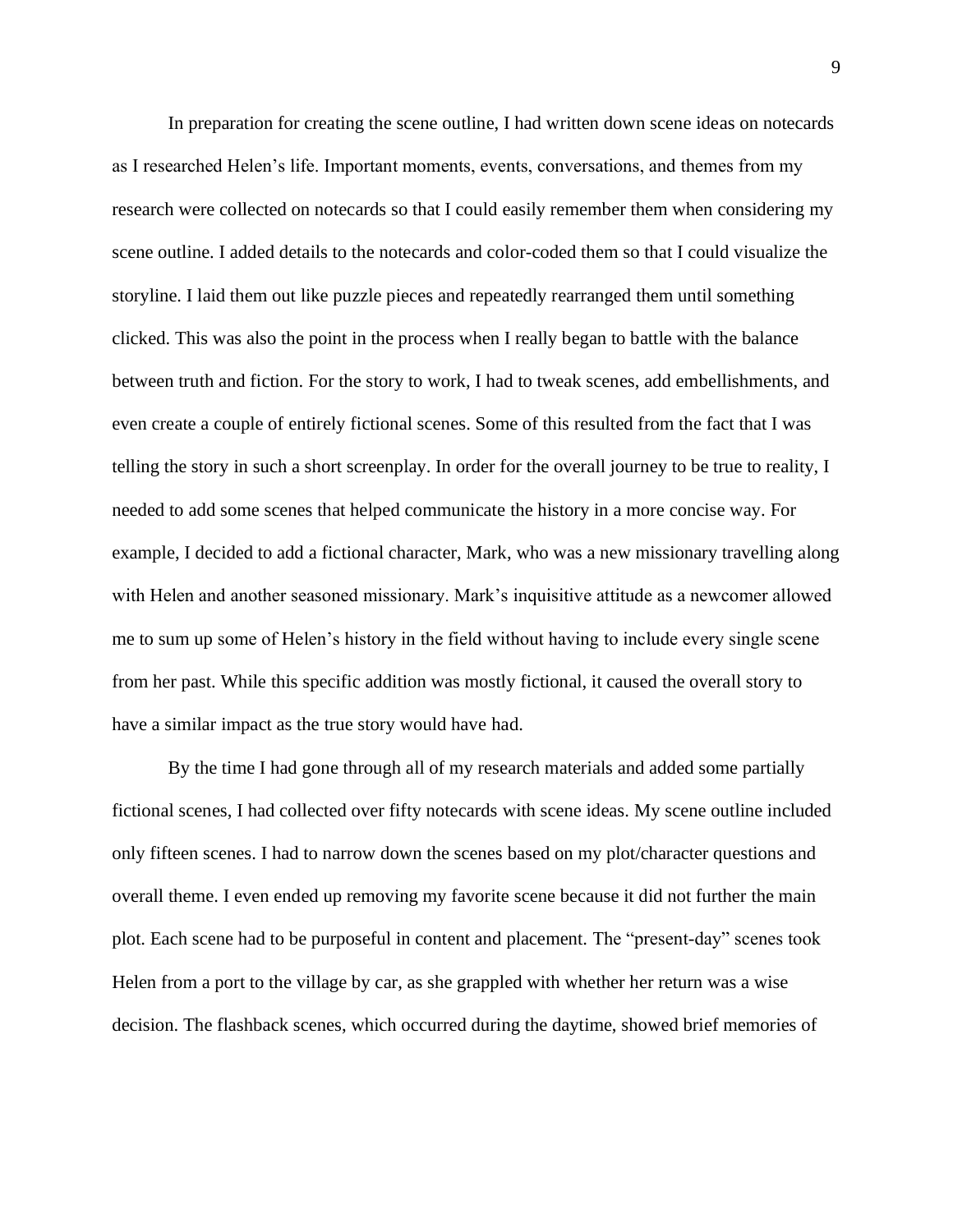what it was like for Helen to try to build the village hospital. The dream scenes, which occurred during the night, showed glimpses of Helen's traumatic experiences before she left the Congo.

In creating my scene outline, I also began setting up purposeful parallels and transitions between scenes. For example, one scene when Helen first visits the village hospital parallels a scene when she eventually returns to the hospital. In order to ensure that the flashback sequences were used in a tasteful way, I set up transitions between the present and past scenes. For example, Helen shoveling mud in the present transitions directly to her working with mud and clay to make bricks in the past. The scene outline made space for these types of parallels and transitions to take place in the final screenplay.

Once I was happy with the details of the scene outline, it was time to put pen to paper and actually begin writing the script itself. At this point, I knew that I would likely have to return to the outline and make changes, add/cut scenes, and move things around, but it was a good place to start. I wrote the screenplay using an online tool called Celtx, which helps with correctly formatting the document. Screenplay formatting requires very specific spacing and margins, so it is difficult to accomplish using most word processors. Armed with Celtx and my scene outline, I sat down to write the first draft. One of the biggest hurdles for me when I am writing is overcoming the blank page. Creating a first draft can be daunting, and as a result I struggle to come up with anything at all. To help with this, I labeled my first document as "draft zero." I admitted to myself that it did not have to be good; I did not need to show it to anyone, I simply needed to get words on the page. In one sitting, I worked my way through the entire scene outline. I refused to spend too much time on any one detail, instead progressing at a steady pace through the essentials of each scene. Any idea I had was included. After several hours, I had a complete screenplay that was just over 14 pages long. This version was vastly different than my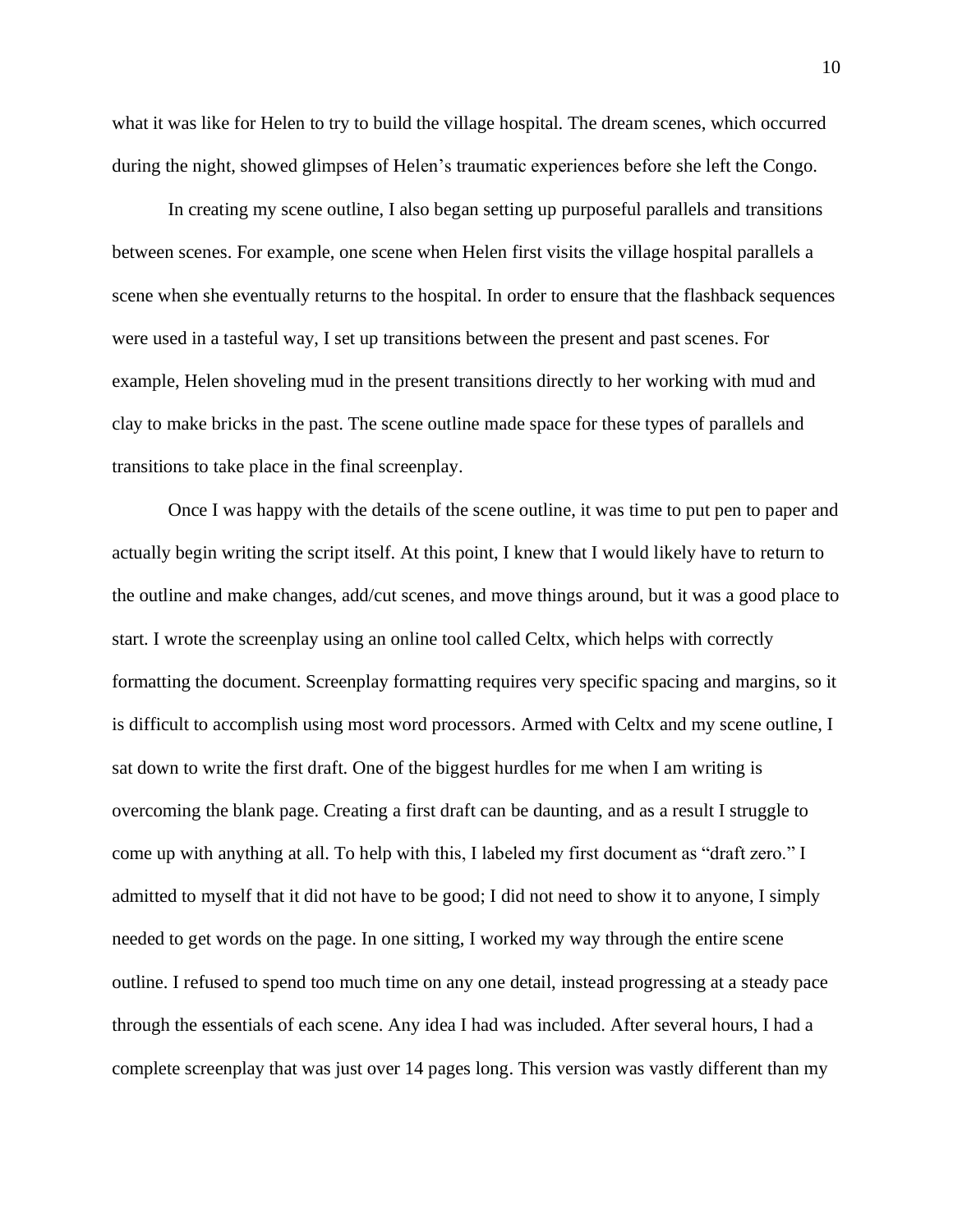final version would be, but the biggest hurdle was behind me. This step was a big challenge for me, but it was vital for my success in completing the project. Once I finished, I had something that I could edit and shape. I had something to work with.

After stepping back from "draft zero" for a few days and allowing time for my creativity to work on my subconscious, I came back to the screenplay to make some initial edits. These edits would lead to my first official draft. At this point, I was not yet ready to revisit my entire scene outline or make major changes to the story. There were a few basic things I focused on. I tried to read it from a new perspective to determine what was already there. What information would an audience (someone not already familiar with the story) be able to gather from the scenes? What would they still need? I realized that I needed to add more information about the characters' backgrounds, which is easier said than done. Unless I added opening narration, I could not start the script with the protagonist saying, "Hi, I'm Helen, and I'm a medical doctor going to the Congo! Here's what happened to me before and here's why I'm coming back!" Instead, I would have to provide all of this information, along with the personalities and attitudes of the characters, in a much more subtle way. Similarly, many scene descriptions were lacking. What I might have pictured in my head while I was writing my first draft had not made its way onto the page. I added setting details, refined dialogue, and placed clues to the characters' history. I made sure that all the necessary information was included, and the scenes accomplished their purposes as determined by the scene outline.

Over the next two drafts, the screenplay underwent the biggest changes of the whole process. First, I went back to my scene outline and reassessed what the story still needed. After reading through my first draft, I found that it lacked emphasis on the plot question regarding the construction of the hospital. I pulled out my discarded scene notecards and dug back through my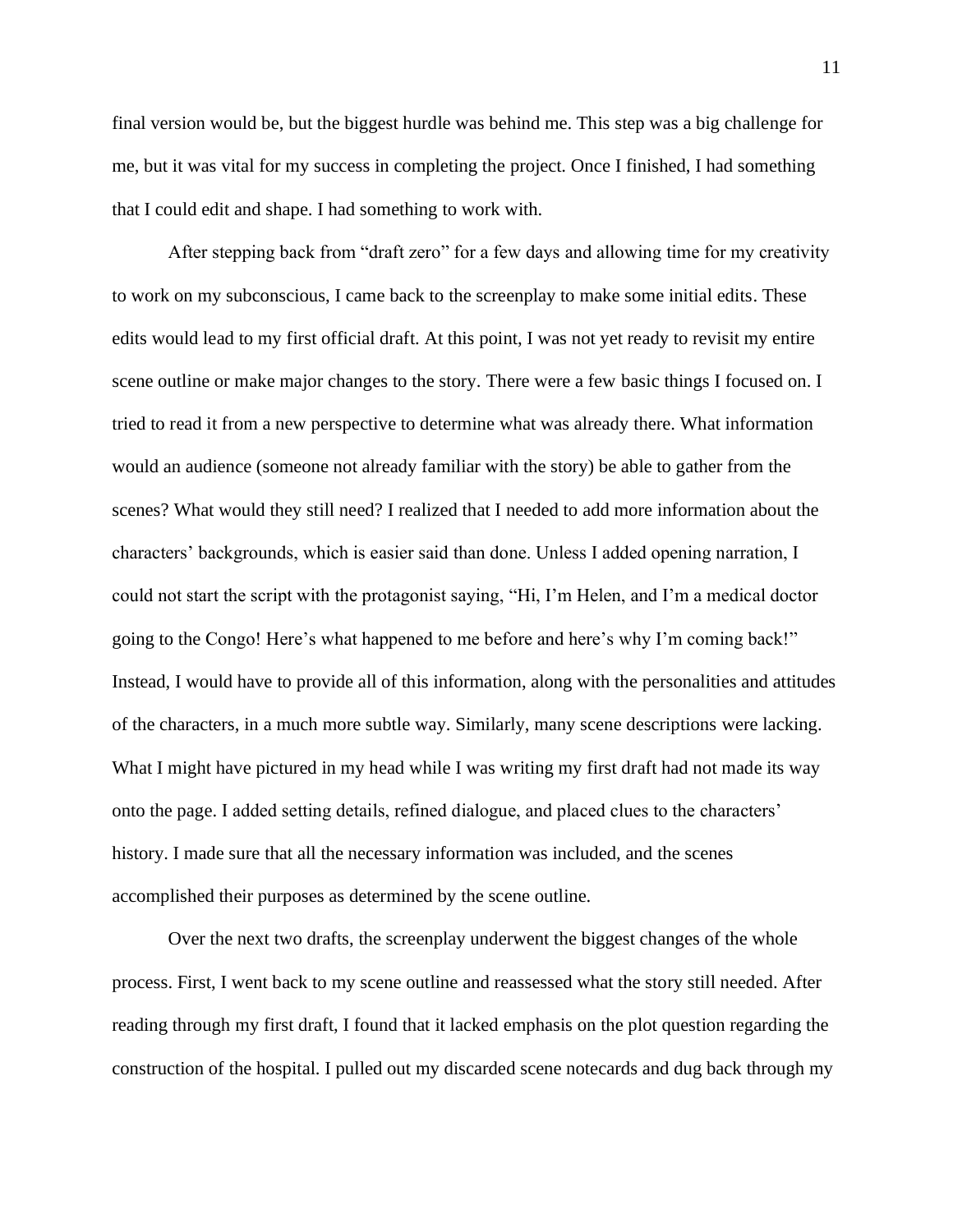resources to find events relating to this part of the plot. By the time my second draft was complete, it reached 19 pages in length and included 31 scenes, as compared to the 15 scenes of my original outline. Some of these added scenes were simply short transitional moments, while others were more significant. I especially focused on adding scenes that were directly related to Helen's goal of building the hospital. For example, one added sequence of scenes involved Helen turning her house into a clinic/pharmacy during her early days in the village, demonstrating the great need for a real hospital. This account came directly from Helen's writings. Another specific change I made at this point was at the very end of the script. Originally, it had ended with text on a black screen. The text was a passage from the Bible that was very meaningful to Helen and came up throughout her writings. However, it felt a bit cheesy and did not add much to the story. Instead, I decided it should end with historical photos of Helen in real life, accompanied by snippets telling what she went on to do in the rest of her time as a missionary. I hoped this would add weight to the film as it connected the audience to the real, historical events, which was a main part of my goal in writing this screenplay in the first place.

Between the second and third drafts, I received feedback from my thesis advisor, as well as two trusted friends. Getting these outside perspectives was invaluable to making progress on the screenplay. I tend to struggle with asking other people for advice. I only like to show my work when I am confident that it is finished and impressive. The process of working alongside an advisor on this project helped me to improve at sharing work that is still in progress. I began looking forward to hearing his critiques, and I thoroughly enjoyed receiving comments from all three of these individuals. Hearing outside perspectives helped me see what was working well already. Without having any prior context, they picked up on some of the parallels, transitions, and subtleties of relationship that I intended to portray. They understood the main plot and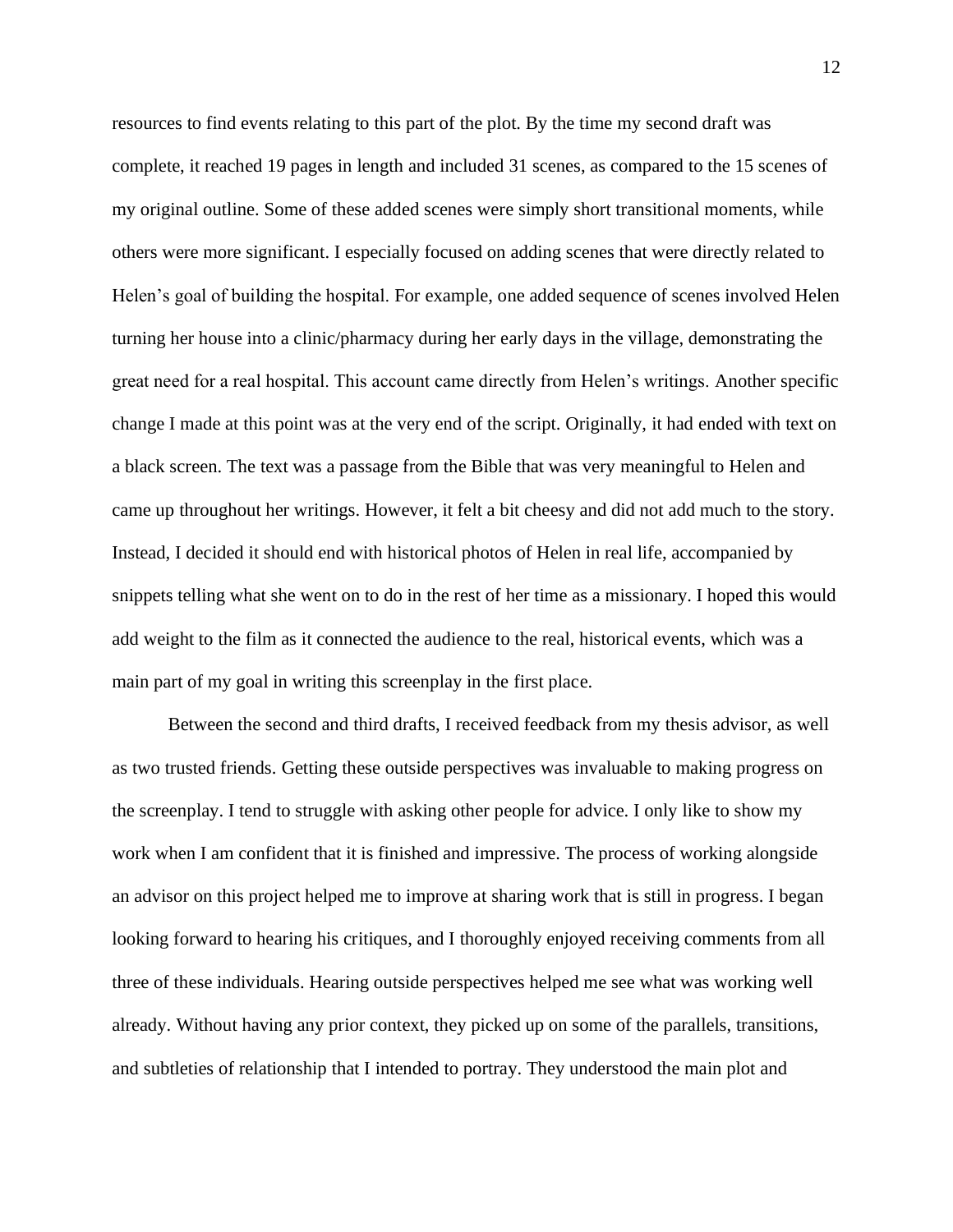conflict. They also were able to point out areas that needed improvement. I learned that some of my dialogue was excessively wordy and could be cut down without losing meaning. I learned that I still needed more scene descriptions, and that I should slow down the pacing of some of my scenes. I realized that my protagonists' emotions were unclear at times, and I needed to build up to the climax in such a way that her reactions were believable. Many edits, big and small, were made at this stage. Another thing I focused on for this draft was correcting my formatting. Some of it needed to be tweaked in order to make things easier for the reader to understand, and some of it was just plain wrong. For this I relied on a screenwriting manual, *The Screenwriter's Bible* (Trottier, 2014). I had to learn more about the best way to format flashback/dream sequences in the least confusing way possible. By the time my third draft was finished, I felt much more confident in the progress I had made.

In my experience with creative projects, I can always find more changes to be made. My experience with this screenplay was no different. After finishing the third draft, I continued to discover little ways to make the puzzle pieces fit better together. Some were small, like tweaking a line of dialogue. Others were larger, like rearranging a group of scenes based on a suggestion from my advisor. The climax of the screenplay also did not feel right yet. I spent several days struggling with how to fix it. Did it need a couple of tweaks, or did I need to change the whole story to set it up differently? I tried different variations, but nothing was perfect. I wondered whether it was possible to stick to the true historical events of that night, or if I would need to embellish them more to create the impact I wanted. In a book, the author can describe exactly what a character is thinking and feeling. In a screenplay, though, I have to *show* it. How could I show Helen's complex thoughts and emotions in that moment without straying from the factual events? I eventually settled on something that I considered to be a balance of the two, with a lot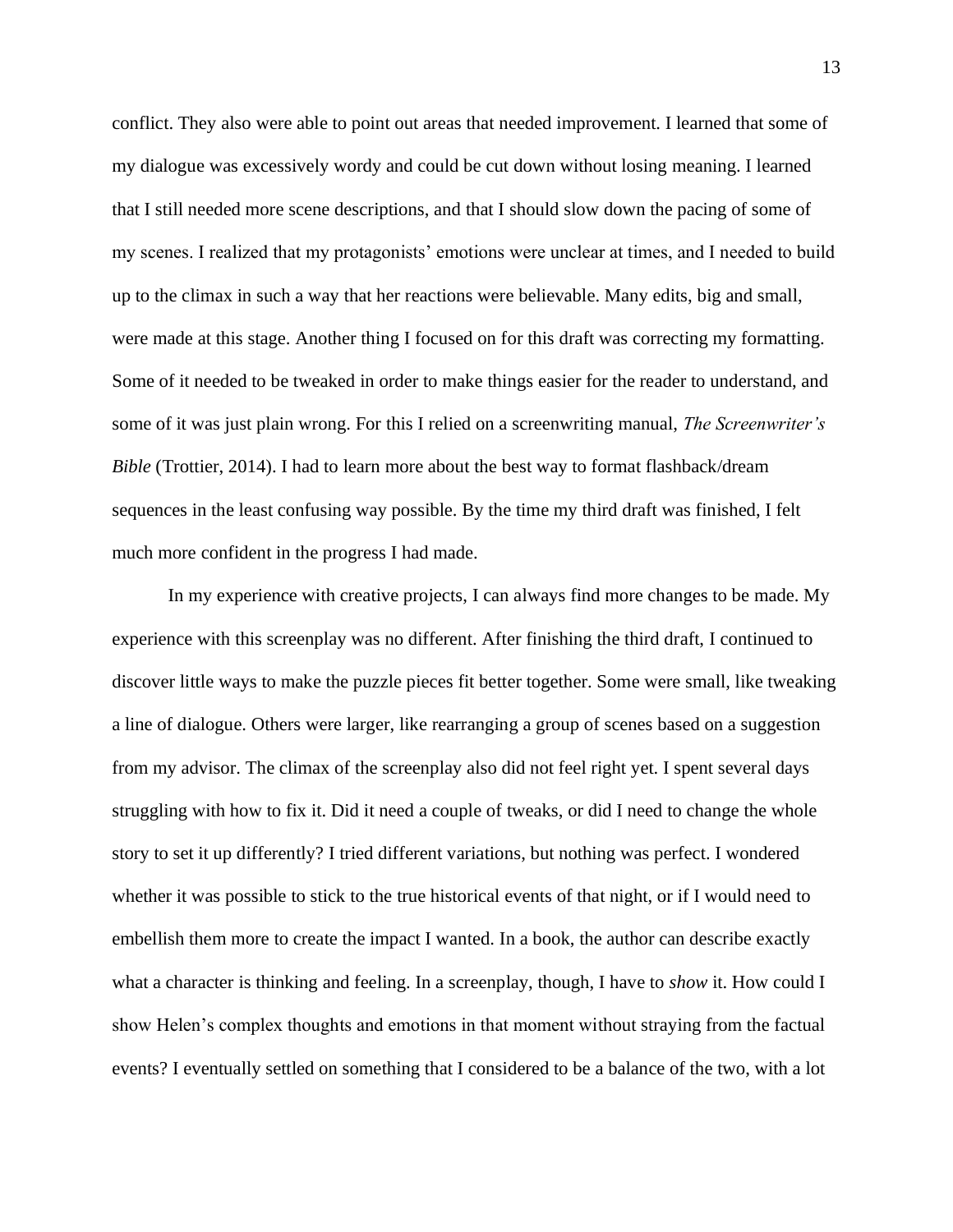of guidance from my advisor. I still find things I want to change each time I reread the screenplay. Every time I shift one thing, a dozen others might be impacted. Nevertheless, I was ready to say it was finished. When I saved the screenplay, I added the word "Final" to the file name.

I encountered several challenges throughout the process of writing this screenplay, but two stand out in my mind as being most significant. The first was the initial challenge of deciding on the scope of the story. Helen had so many experiences and accomplishments, and I wanted to be able to tell her whole life story. In narrowing my focus, I had to distill what I found most significant about her life. I had to select a theme that was central to her writings. I had to provide enough context so as to be true to her entire story while only telling a fraction of it. I was claiming to know her well enough to fit the essence of her work into twenty pages. This was an added weight that came along with the decision to write based on a true story.

The second main challenge for me was finding a balance between telling a true, accurate story and writing a functional, compelling screenplay. I was aware of the ethical implications of attempting to handle another human's life story. My goal from the outset was to lean toward truth and accuracy whenever possible. Helen's life was remarkable enough on its own; I just needed to display it well. However, writing a quality script demanded embellishment and additions at times. Simple things like writing a line of dialogue or describing a character's exact actions in a given moment necessitate adding details to what I knew to be true. Even a scene that was as close to Helen's own description as possible could not be taken word-for-word from her books. At times, I had to make big changes, like adding a fictional character or writing a conversation that never happened. Each particular instance had to be considered on its own. My overall approach, though, was to keep things true to the original story – not in the way that they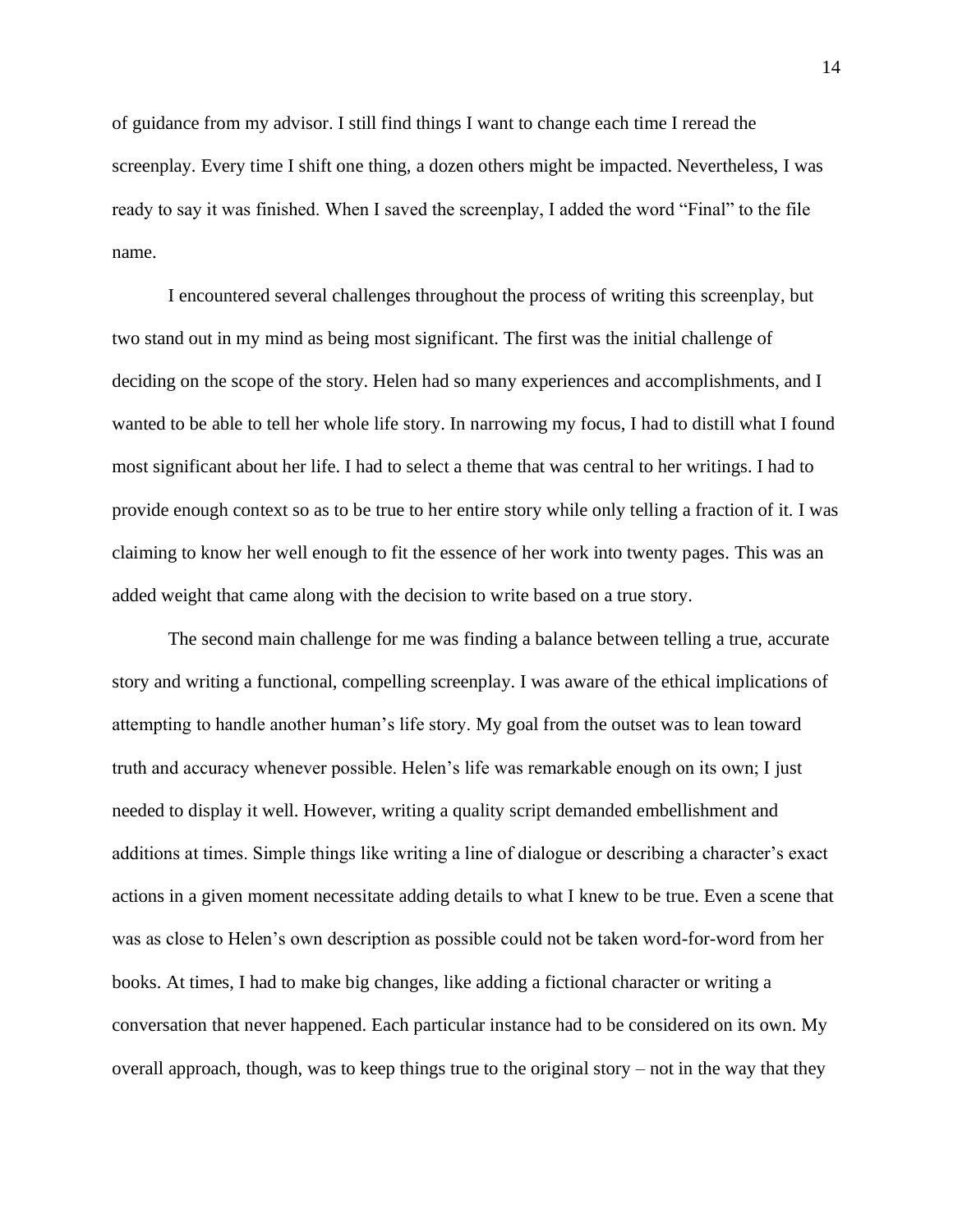had to be exactly accurate in every detail, but in the way that they were genuine and authentic. For example, in order to provide background information and context, I created a conversation between Helen two of her fellow missionaries. This conversation never actually happened (as far as I know), but everything that was said was truthful and in accordance with what I knew the real individuals might have said. While the conversation itself was fictional, I believe it made the script as a whole more accurate because it gave the audience a better understanding of why the characters made certain decisions in a factual scene later on.

Along with the challenges, there were a couple of elements of the screenwriting process that I was not so successful at. One of these was the lack of information gathered regarding the historical and cultural context of the screenplay. I learned about the culture and characters from Helen's writings. I watched the documentary that showed what the Congolese village and jungle looked like. I drove down Google Maps' Street View in Kenya to learn what the characters might have seen during their drive across the country. But a more responsible screenwriter would have put more effort into researching the culture, people, and places where the story took place. Another failure of mine was that my research process was sloppy at times. I recorded my notes in a variety of places, if I took notes at all. I then had to spend time later rereading portions that I had forgotten or trying to figure out what page number a scene was on. These failures were possibly because this was the first time I had written a screenplay that was based on a true story. I was still learning how to combine research with screenwriting, and so my process had room for improvement.

Looking back on this process as a whole, I experienced success and personal growth in several ways. I believe I succeeded in striking a balance between accuracy and creativity that, while imperfect, met my ethical standards. I saw value in creating my scene outline using the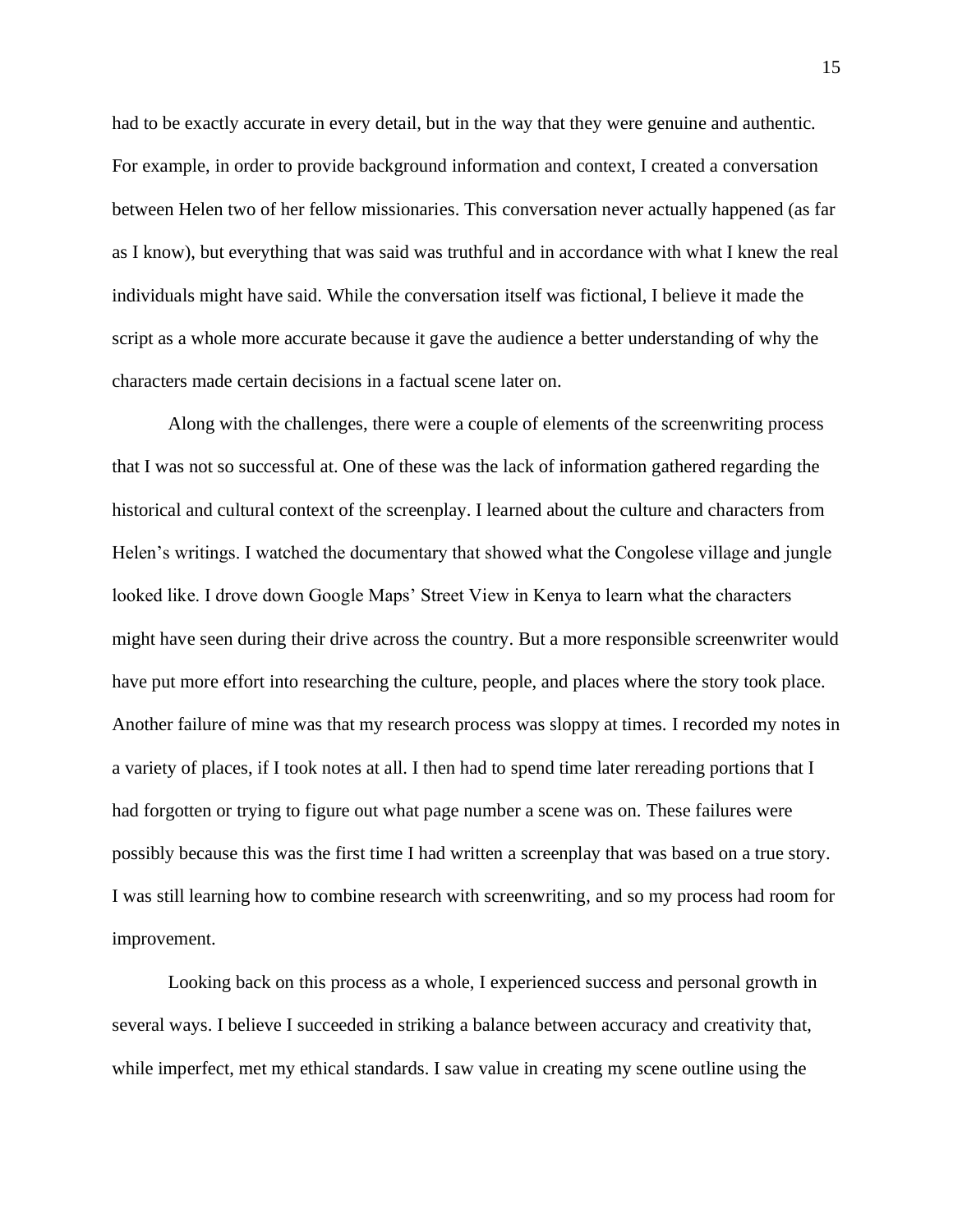notecard method, and although it was the first time I had written a story that way, I plan to use it for outlining in the future. Many of my insights concerning transitions, parallels, and major shifts in the story came when I was puzzling over the scene outline. One significant insight I had was the idea to use Helen's relationship with John as a major part of the story. Her friendship with him kept coming up in my research and in the scene ideas I pulled out. Without focusing on that aspect of her time in the Congo, the flashback scenes would not have been nearly as impactful. It was also helpful because there were many specific and true moments in Helen's writings that provided material to show their friendship. A moment when Helen and John are sterilizing medical instruments together, and another when the two have a conversation about making bricks for the hospital, came straight from Helen's accounts of her early days in the village. I also believe I improved at working collaboratively and taking critiques from others throughout this project. Some feedback I used, some I rejected, and some I built off of, but all of it made the story stronger. Overall, I believe I succeeded in writing a high-quality screenplay that communicates the story of a remarkable woman in a way that she would have considered to be a true representation of her life. I am proud of my work and consider it to be a meaningful addition to the world of based-on-a-true-story screenplays.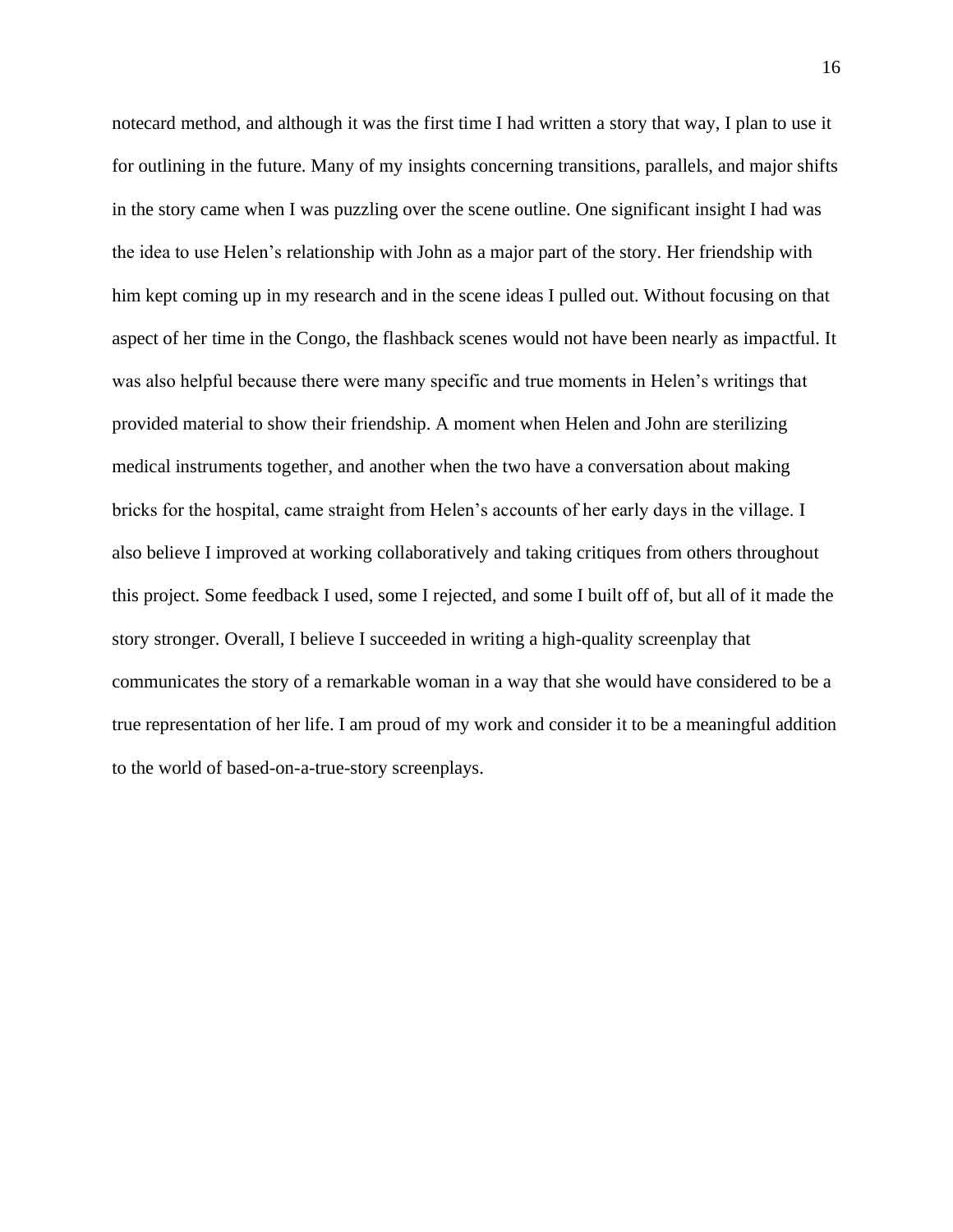# Privileged to Suffer

by

Natalie Danzeisen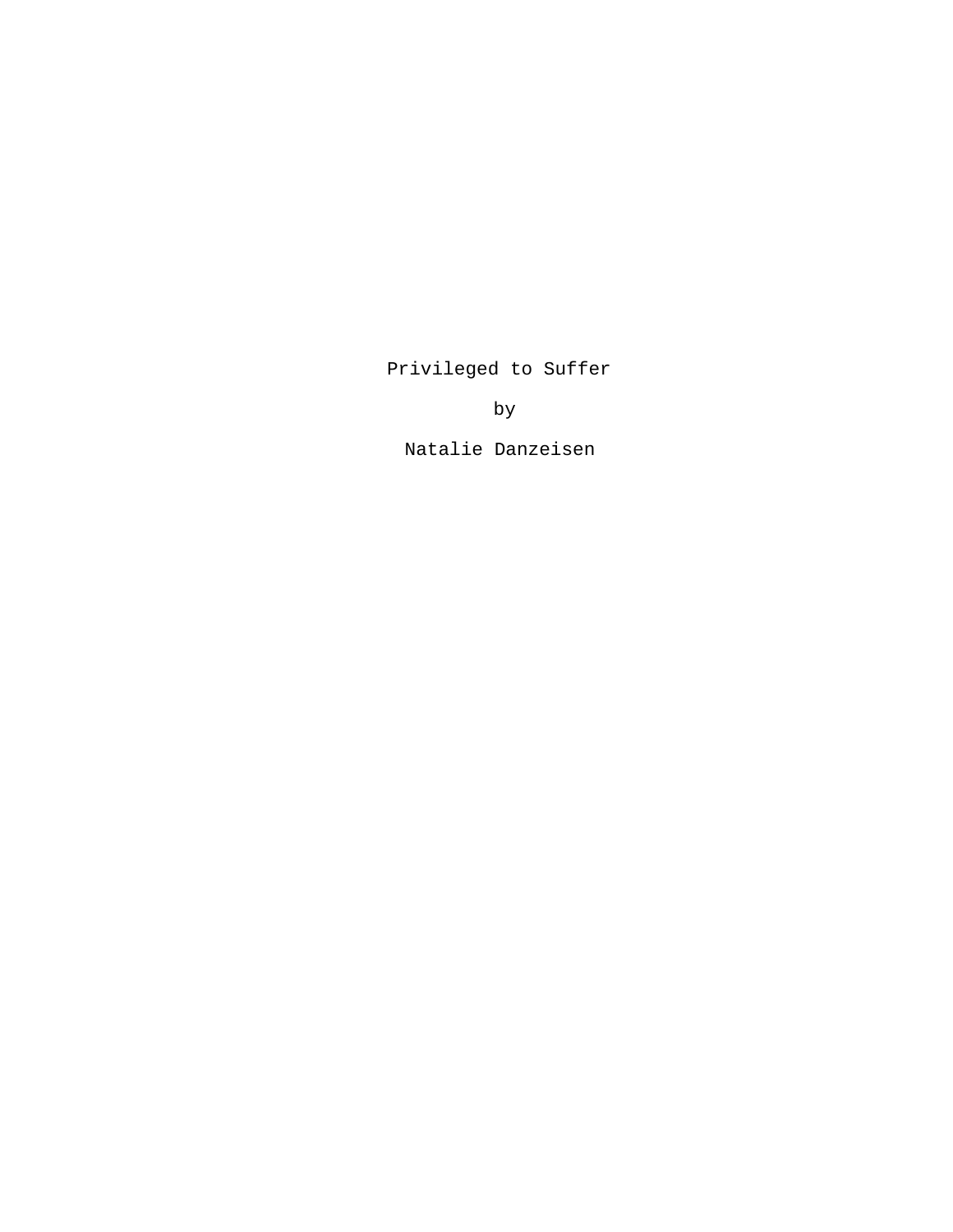FADE IN:

EXT. BOAT - DAY

Water splashes against the side of a steel shipping boat.

Several yards above, HELEN ROSEVEARE, 40, leans over the side of the rail on deck. She wears glasses, a knee-length brown skirt, and a plain white top, and she has short, curly hair.

Helen reaches out her hand as if to touch the spray. There are scars encircling her wrist.

She raises her eyes to view the approaching land: a large port enclosed by rainforest on every side.

JESSIE SCHOLES, 50s, joins Helen at the rail. Jessie wears a faded pink dress with buttons down the top, and her grey hair is pulled into a neat bun. She squeezes Helen's hand and nods at her reassuringly. Helen smiles.

EXT. MOMBASA PORT - DAY

The port is bustling with people and vehicles. Both white and African travelers are present, some with children or animals.

Jessie stands beside a large, tan-colored safari van marked with a red cross while a Kenyan CUSTOMS AGENT looks in the back. It is full of supplies, equipment, and a rolling stretcher, like the back of an ambulance.

> CUSTOMS AGENT What is your destination?

JESSIE Nebobongo. Congo.

The agent looks at Jessie, raising an eyebrow.

Helen stands a few yards away, surveying the scene at the port. She watches as travelers hurry past. Many of them look tired and poor.

The customs agent slams the van door shut, apparently satisfied. He signs on a clipboard and hands the papers to Jessie.

CUSTOMS AGENT

Good luck.

Jessie motions to Helen.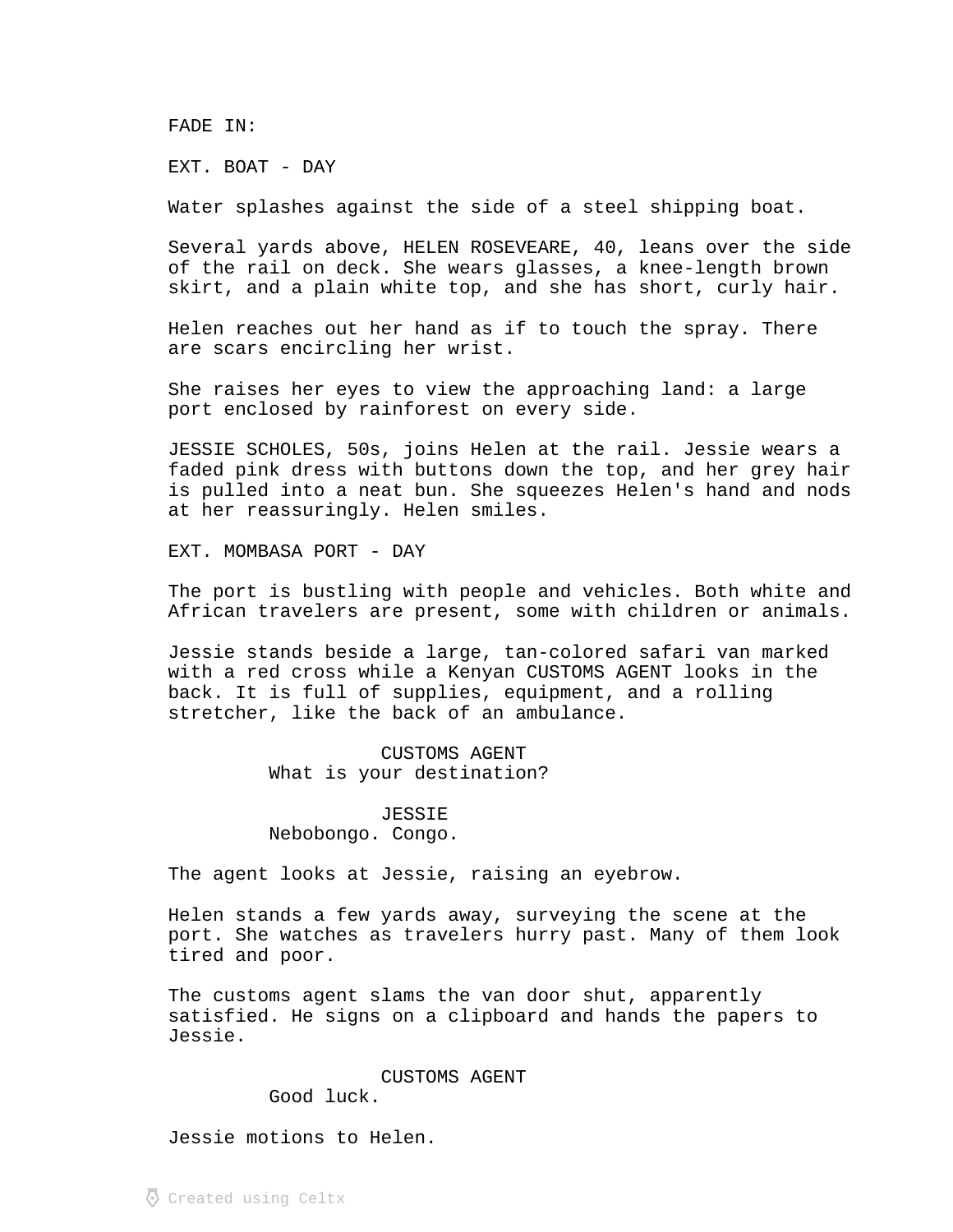## JESSIE Helen! You coming?

Helen takes one last look out at the water before turning toward Jessie.

The two climb into the van. Helen starts the engine with a sputter.

INT. MEDICAL VAN - DAY

Helen drives the medical van along a red dirt road, past vivid green jungle.

The road is narrow with deep ruts. They occasionally pass another automobile. There are no buildings or towns in sight. Just tropical trees and fiery red wildflowers leading up to the distant green mountains.

Jessie is in the back compartment of the van, shuffling through a crate.

> HELEN Does everything look alright, Jessie?

### JESSIE

39...40 tins present and accounted for, and nothing broken.

Jessie climbs into the passenger seat.

JESSIE I don't think I've ever seen so much penicillin in my life!

HELEN

It won't be enough.

The two look out the window. A pink sunset has spread across the sky.

> JESSIE Praise the Lord! Every time I make this trip I forget how beautiful the rainforest is.

HELEN It sure is beautiful. And full of venomous snakes.

The two smile. Helen's smile quickly fades.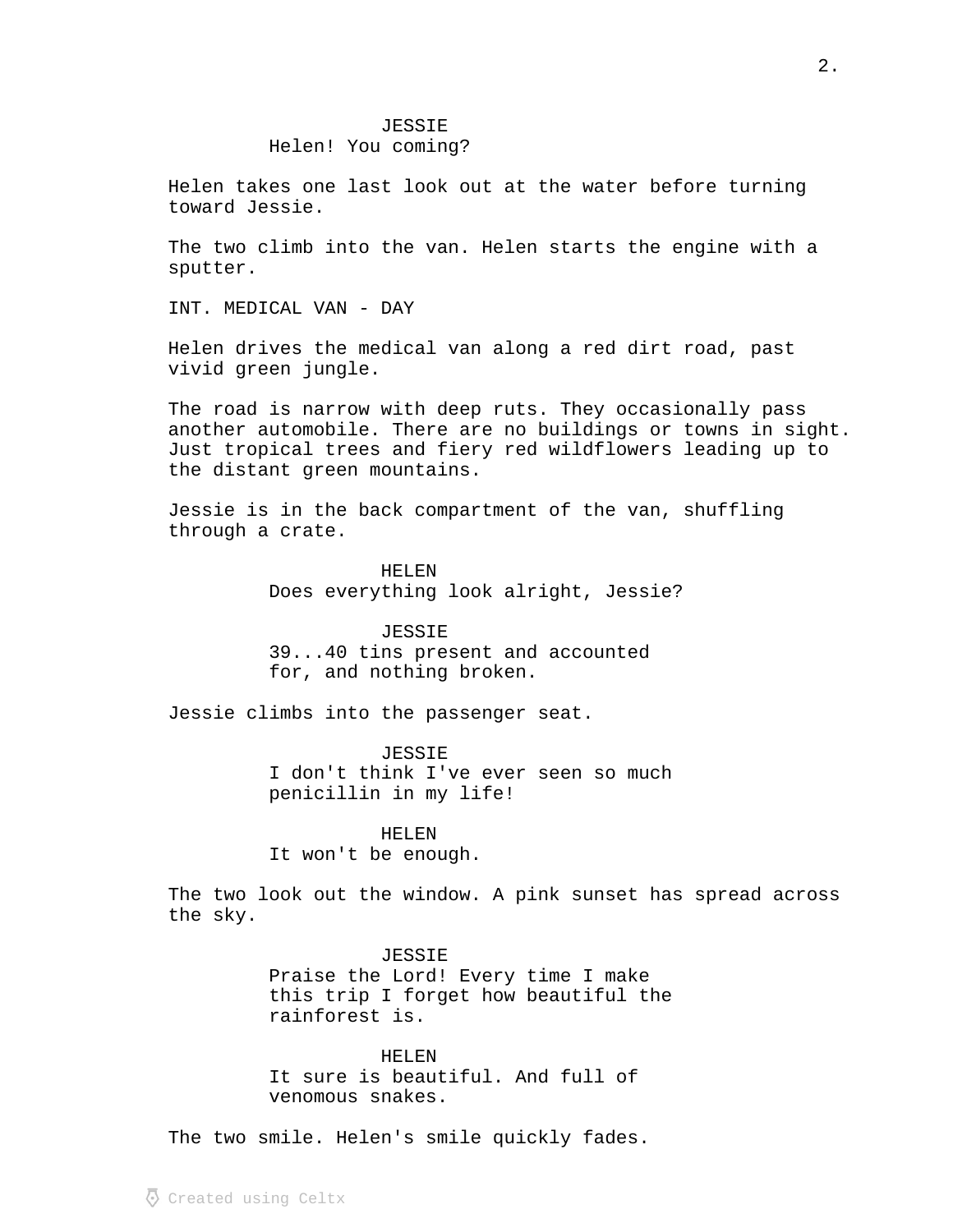HELEN

Nebo has been through a lot since the last time we made this journey.

JESSIE

So have we.

EXT. NEBOBONGO HOSPITAL - DAY - FLASHBACK

An old truck pulls up to a metal gate in a grassy clearing of the rainforest. The road is red dirt lined with yellow and orange wildflowers. A faded sign on the gate reads "Nebobongo Leprosy Village."

Helen (now in her 20s), wearing a patterned blue dress, steps out of the truck. Following her is JOHN MANGADIMA, 17, a young Congolese man with a kind, round face and glasses.

Helen surveys the gated area in front of her. A few brown brick buildings can be seen in the clearing, but most of the land is being reclaimed by the surrounding rainforest. Chickens and ducks wander the dirt paths, and a few Congolese children watch Helen curiously. The rest of the site is deserted.

JACK SCHOLES, a 50-year-old man with tan, leathery skin, exits the driver's side door and grabs two suitcases from the truck bed.

> JACK Well, this is it - the Nebobongo hospital. Not much to look at, is it?

He hands one suitcase to Helen.

JACK It's been nearly a year since the last doctor retired.

Jack opens the gate and walks through. Helen and John follow.

JACK The orphanage is down that way, and this building is being used as a maternity ward.

Jack points as he walks. There are a couple of long, brick buildings with slanted roofs and no doors. They look almost as weathered as Jack.

Next there is a small brick house.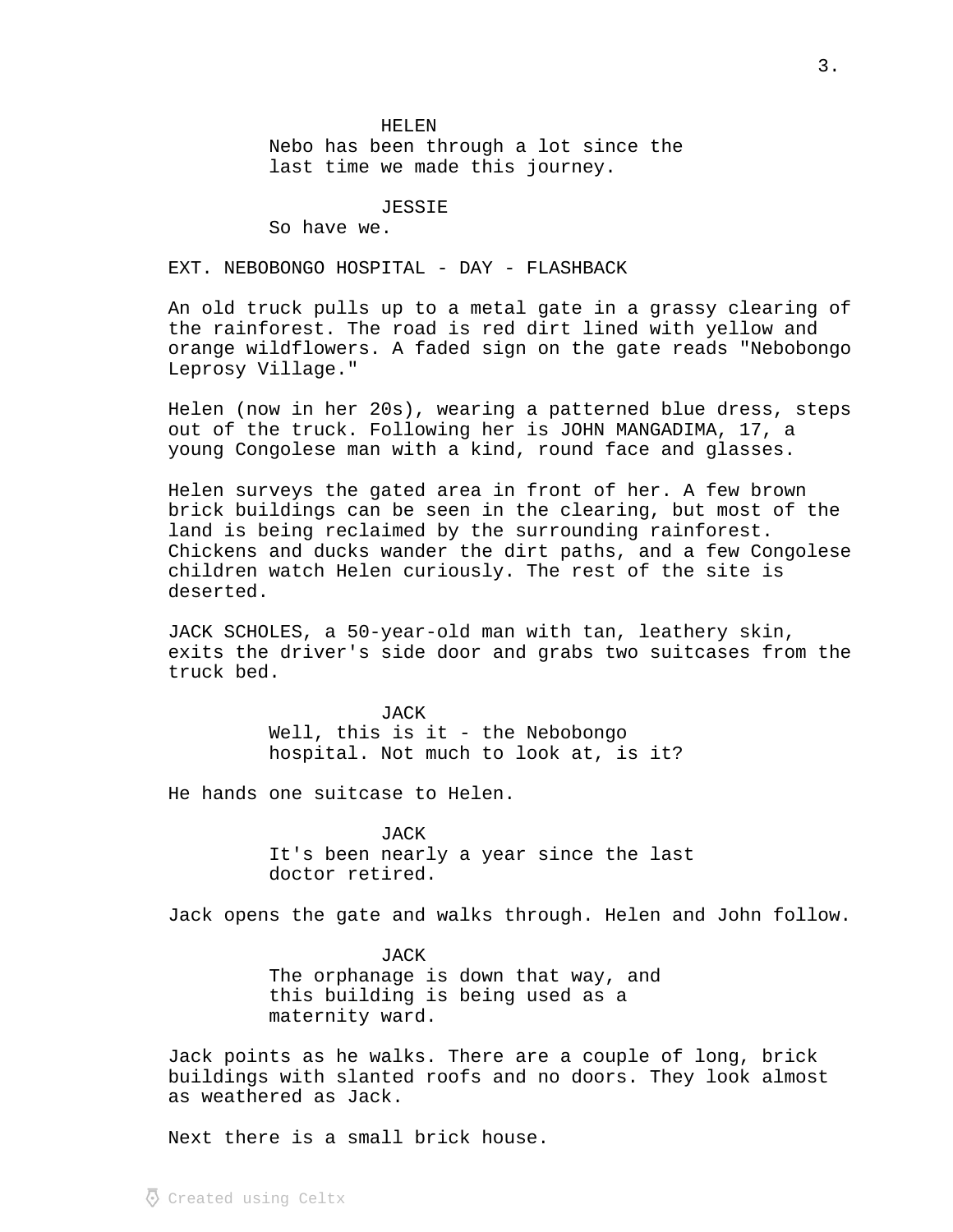#### **JACK**

For the doctor.

Helen smiles faintly as she looks around.

JACK

The leprosy camp has been abandoned for years.

Neat rows of buildings in front of them have been almost completely overgrown by jungle.

John shakes his head.

JOHN

We will have to start building from scratch.

Helen stops. Closes her eyes. Takes a deep breath.

## HELEN

No. Not entirely. The Lord has given us at least two usable buildings, three if you count my house. Some midwives and workers from the village have stayed, and we have the nursing students. (she nods at John) We'll need a new surgical theater, and a place for the maternity ward. Eventually we can construct a primary building over there.

Helen points to a clearing just beyond the first two buildings.

John smiles.

#### JOHN

Well, then, we had better get to work!

INT. OPERATING ROOM - DAY

A drawer opens and young Helen rummages around in it. Still carrying her suitcase, she stands in a dark room. There are no electric lights, or electricity of any kind, in the hospital.

John pulls a sheet down from the window behind her. Sunlight illuminates a small, whitewashed room with an operating table and a countertop.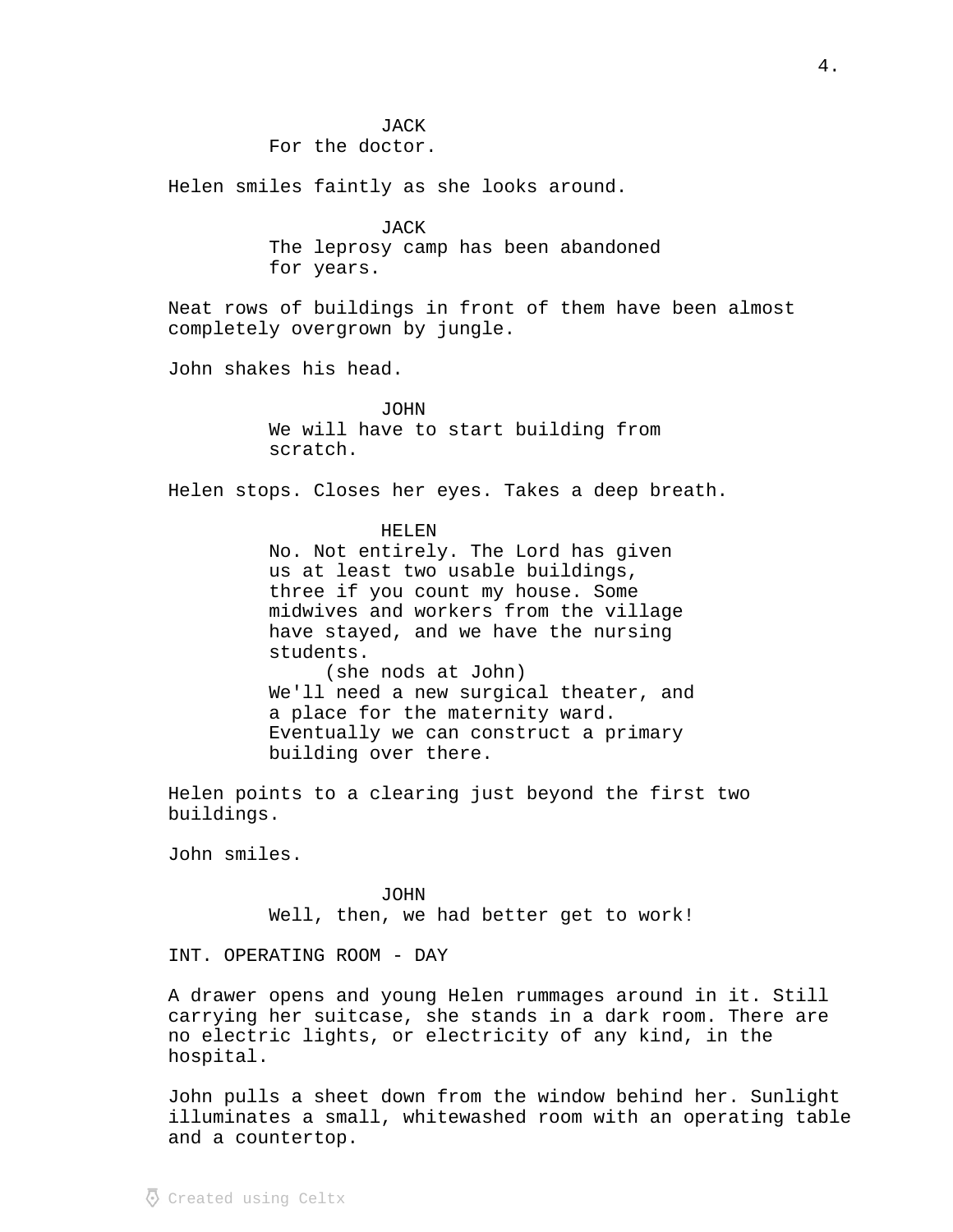Helen laughs to herself. Setting down her suitcase, she opens several drawers until she finds surgical instruments. She pulls them out.

There is a deep cast iron pot in the corner of the room.

HELEN John, fill that bucket with water. We can sterilize these over the fire.

JOHN Even though we don't have a surgery today?

HELEN They should be ready for use.

Helen rolls up her sleeves.

HELEN We have to start somewhere, right?

John nods and smiles.

INT. HELEN'S BEDROOM - NIGHT

Helen enters her bedroom carrying a lantern. It is a small room with only a bed and an empty shelf. The bed is covered by a patterned quilt and a mosquito net.

Helen collapses into bed, exhausted.

Crickets CHIRP, frogs CROAK, and the jungle is full of sounds around her. She lays in bed, listening, eyes wide.

Then, gradually, she drifts off to sleep.

INT. MEDICAL VAN - NIGHT - BACK TO PRESENT DAY

Helen and Jessie's drive continues into the night.

JESSIE Want me to take a turn driving?

HELEN Yes, thank you. I'd like to go examine some of the new equipment.

Helen stops the van and climbs into the back. Switching on a light, she can see the hospital bed, stacked with boxes and crates, and the walls on either side lined with cabinets and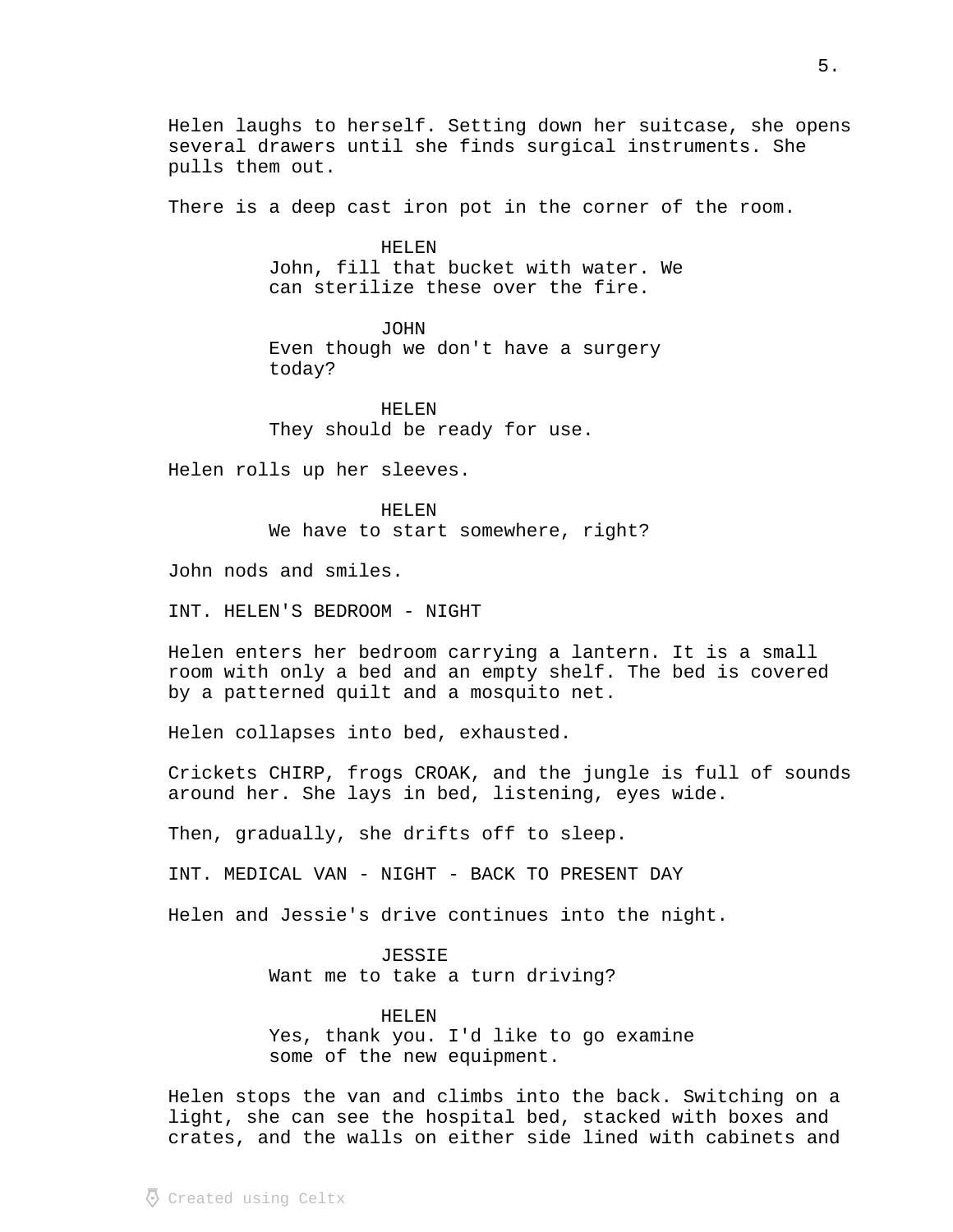drawers.

Opening a drawer, Helen pulls out a shiny stethoscope and examines it. She puts it on.

> HELEN There are more supplies back here than in the entire hospital when I first arrived.

She pulls out a glass bottle and inspects it.

HELEN Certainly more than they have now. Kind of makes me wonder what the point of the last five years was.

Jessie looks back at Helen.

JESSIE Should I start listing all the lives you saved? Or all the new nurses you taught? And what about John?

Helen puts the bottle back in the drawer and closes it. The contents of the drawer KNOCK against each other loudly.

BEGIN FLASHBACK SEQUENCE

INT. HELEN'S BEDROOM - DAY

Sunlight illuminates Helen's room. She is startled awake by an urgent KNOCKING on her door.

She sits up and grabs her glasses. The KNOCKING comes again.

INT. HELEN'S HOUSE - DAY

Helen wraps a shawl around her shoulders as she approaches the front door. Her new home is a small one, with a furnished dining room on her right and a sitting room to her left.

Helen opens the door to welcome TAADI (40), a Congolese woman with short hair and a yellow dress.

> TAADI Helen, the villagers have heard that there is a doctor here. I don't know how. Already there are dozens who want to see you.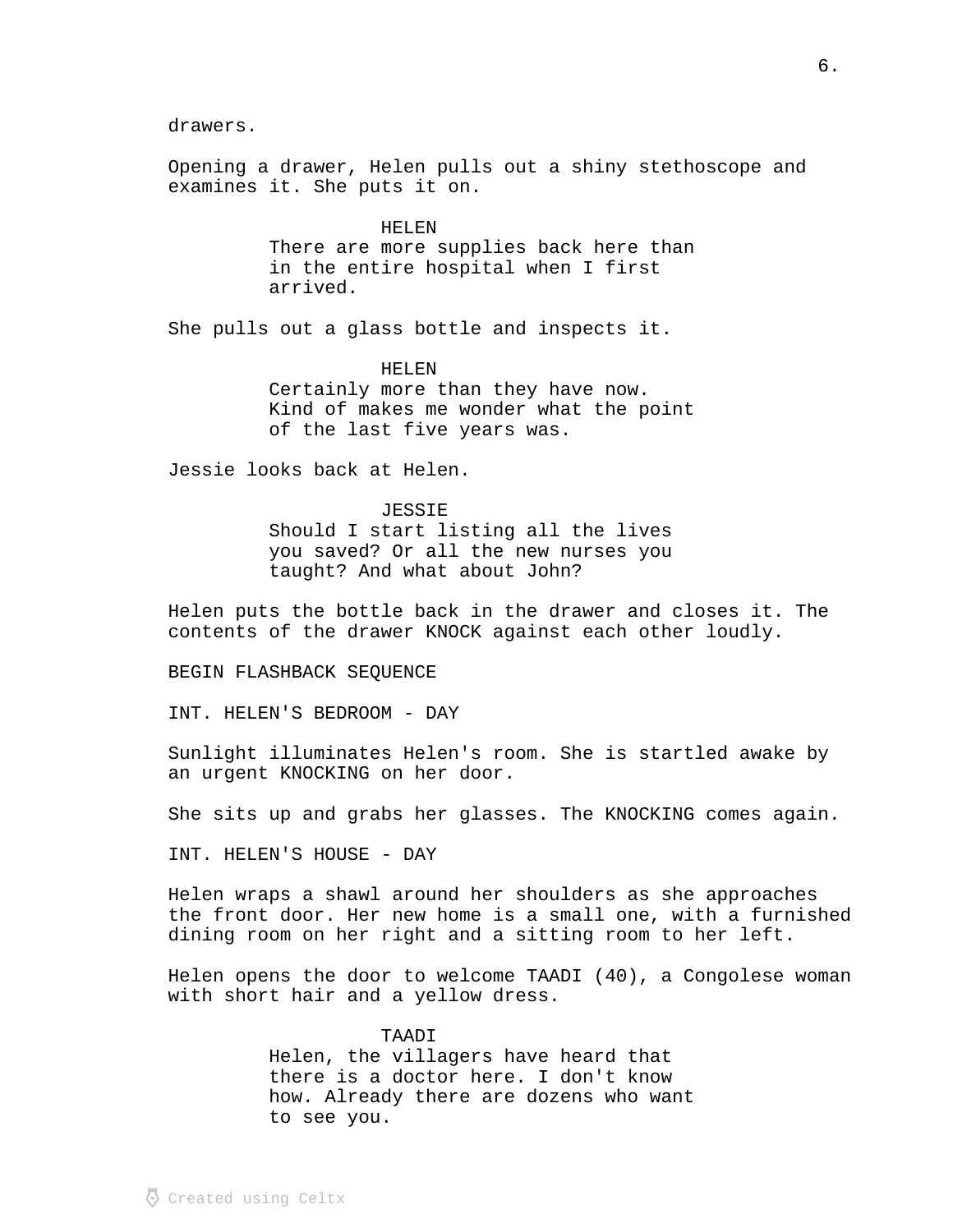#### HELEN

Go get John and the other students.

Helen glances behind her into the house.

HELEN We will use the space we have.

Taadi nods and hurries back down the front path.

INT. HELEN'S HOUSE - LATER

Helen's home has been transformed into a medical clinic. The faded furniture stands in contrast with the clean uniforms and metal instruments of the medical staff.

The whole house is full of noise from people TALKING (in English, Congolese, or Swahili), babies CRYING, and cupboards SLAMMING. It is hectic and crowded.

Congolese individuals of all ages occupy Helen's dining room, where she has laid out her tools and instruments. The dining table is being used as an examining table.

Helen and a young NURSING STUDENT, both dressed in white uniform, are in the dining room examining patients.

Helen checks the heartbeat of a baby while his mother holds him.

The student administers a shot to an elderly man.

In the sitting room a few yards away, John is surrounded by several more patients who are seated in Helen's furniture. John looks through tins of supplies and distributes medications.

Taadi sits among the waiting patients and talks to them in Congolese.

Helen looks across the room to John.

#### HELEN

(laughing) We're going to need that new building!

She resumes listening to the baby's heartbeat.

END FLASHBACK SEQUENCE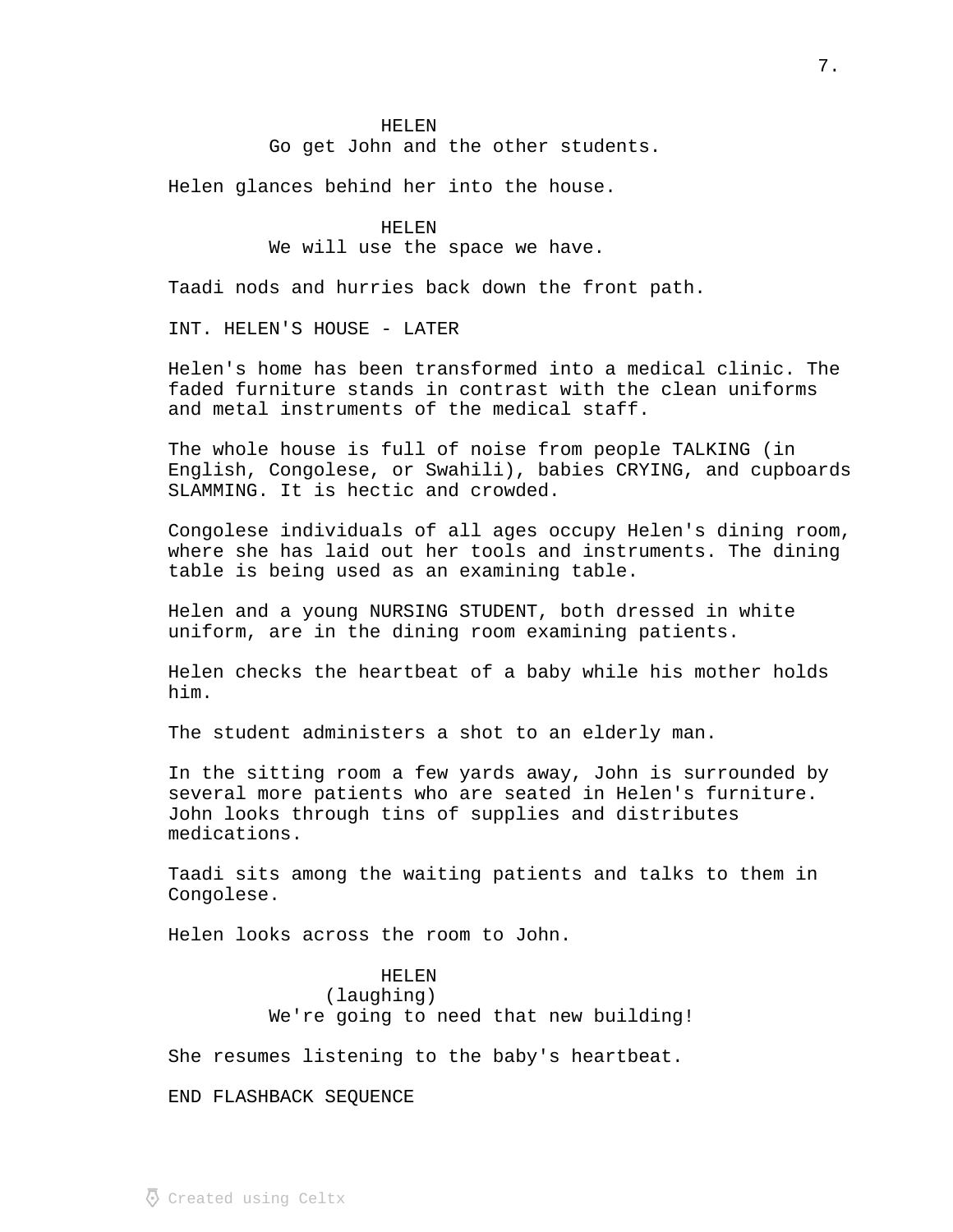INT. MEDICAL VAN - NIGHT

Helen stands in the back of the medical van. She removes the stethoscope and returns it to the drawer.

Climbing back up to the front seat, she chuckles to herself.

HELEN I sure hope this van means no more examinations on my dining table.

Jessie laughs.

JESSIE You should get some rest.

Helen settles down into the seat. She silently traces the scars on her wrist before closing her eyes.

The van bumps along the dirt road. Dark clouds begin to fill the starry sky.

INT. DARK BUILDING - NIGHT - HELEN'S DREAM

Inside a small, dark room. A patch of sun hits the cement floor from a high window. The room is cold and empty.

A door opens into the room and sunlight briefly pours in. One after another, individuals shuffle in. Their clothes are tattered and they look tired, hanging their heads.

Helen is forced inside with the others by strong, rough arms.

She stumbles and tries to catch herself. Her wrists are tied with rope. She crawls to the wall and sits, knees to her chest.

Jessie is there.

The door SLAMS.

INT. MEDICAL VAN - DAY - BACK TO PRESENT DAY

Helen's eyes snap open. As her vision adjusts to the daylight, Jessie brings the van to a stop.

Seemingly in the middle of nowhere, they have arrived at a small but busy outdoor train station in Kenya. The tracks are lined with trees on one side and wooden platforms on the other. One train WHISTLES as it pulls in, and other blows steam while it is being unloaded.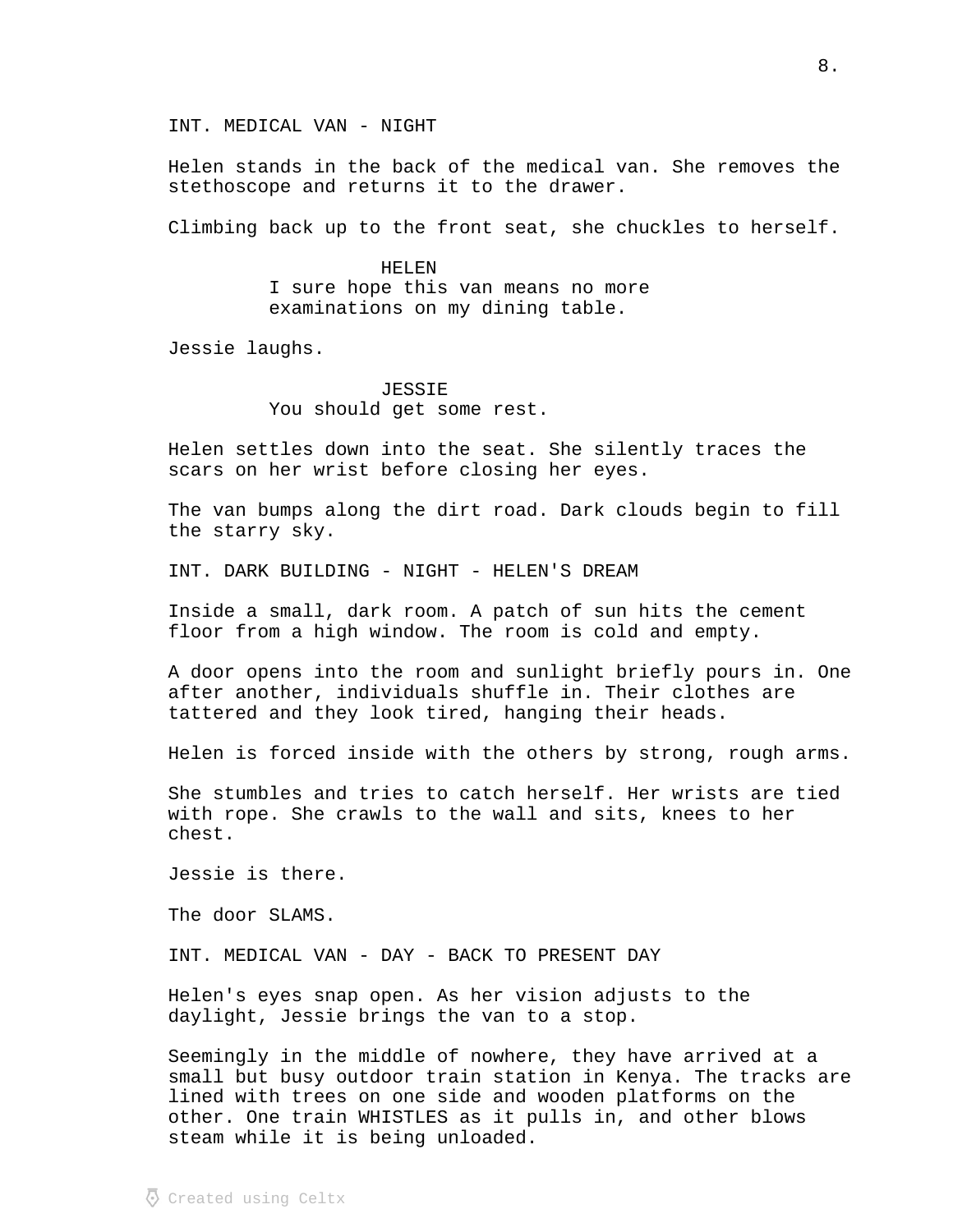Helen rubs her eyes and gets out of the vehicle.

EXT. NAIROBI TRAIN STATION - DAY

The day is growing overcast. Helen looks around the platforms intently.

The air is hazy with red dust, kicked up as travelers and workers hurry through the station. Two Congolese workers are unloading crates from a nearby train car. They hesitate as they eye the foreigners. Helen looks away.

> HELEN Mark is supposed to meet us here with the rest of our papers. I hope he isn't late.

Jessie stands beside her.

JESSIE Do you know what he looks like?

HELEN

(shrugging) I suppose we'll know him when we see him.

MARK, 25, sits on a step across from them. He is tall, lean, and bright-eyed. His red hair and fair skin make him stand out from the other travelers.

Seeing Helen, he jumps up and walks to meet her.

MARK Hi, are you Dr. Roseveare?

## HELEN

(shaking his hand) Yes, and this is Jessie Scholes. I take it you're Mark?

MARK

Yes ma'am! I made it to Nebo just about two weeks ago. Everyone is so glad you're coming. Ah, I'm getting sidetracked.

Mark pulls a stack of papers out of a folder.

MARK These should get us across the border.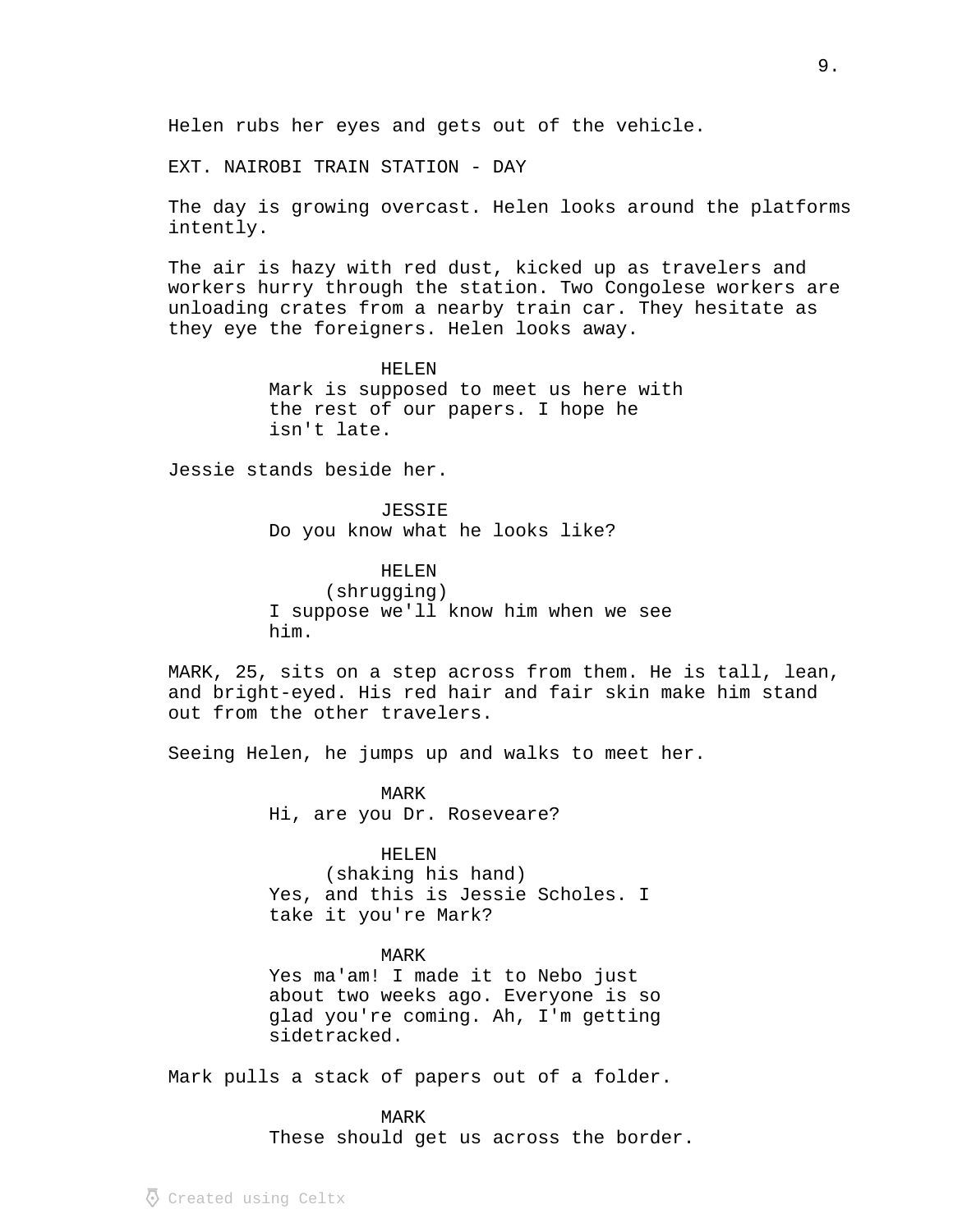Helen examines the papers.

The parked train lets out two long WHISTLES before beginning to chug down the tracks.

Helen looks at it and speaks, almost to herself.

### HELEN

Last chance to turn back, I guess.

Seeing Mark and Jessie looking at her, she laughs and heads to the van.

INT. MEDICAL VAN - DAY

Helen drives the medical van with Jessie beside her and Mark on the end. Their route has taken them very near to the foot of the mountains. Outside the van it begins to rain.

> MARK Monsoon season. But I guess you both already knew about that.

He pauses.

#### MARK

What was work like in Nebobongo? Before, well, before last year, I mean?

Helen grins and rolls her eyes.

HELEN

Slow. Everything was slow. Things that would have only taken months back home didn't get accomplished the entire time I was there.

The road begins to ascend the mountain, leading the van through a series of steep switchbacks.

Jessie looks at Helen, who is focused on the road.

#### JESSIE

But God was faithful to us, wasn't he? All he asks is for us to trust him he's the one who actually accomplishes things. And he does it in his timing.

Helen shifts the van into a lower gear as she struggles to bring it around a tight turn.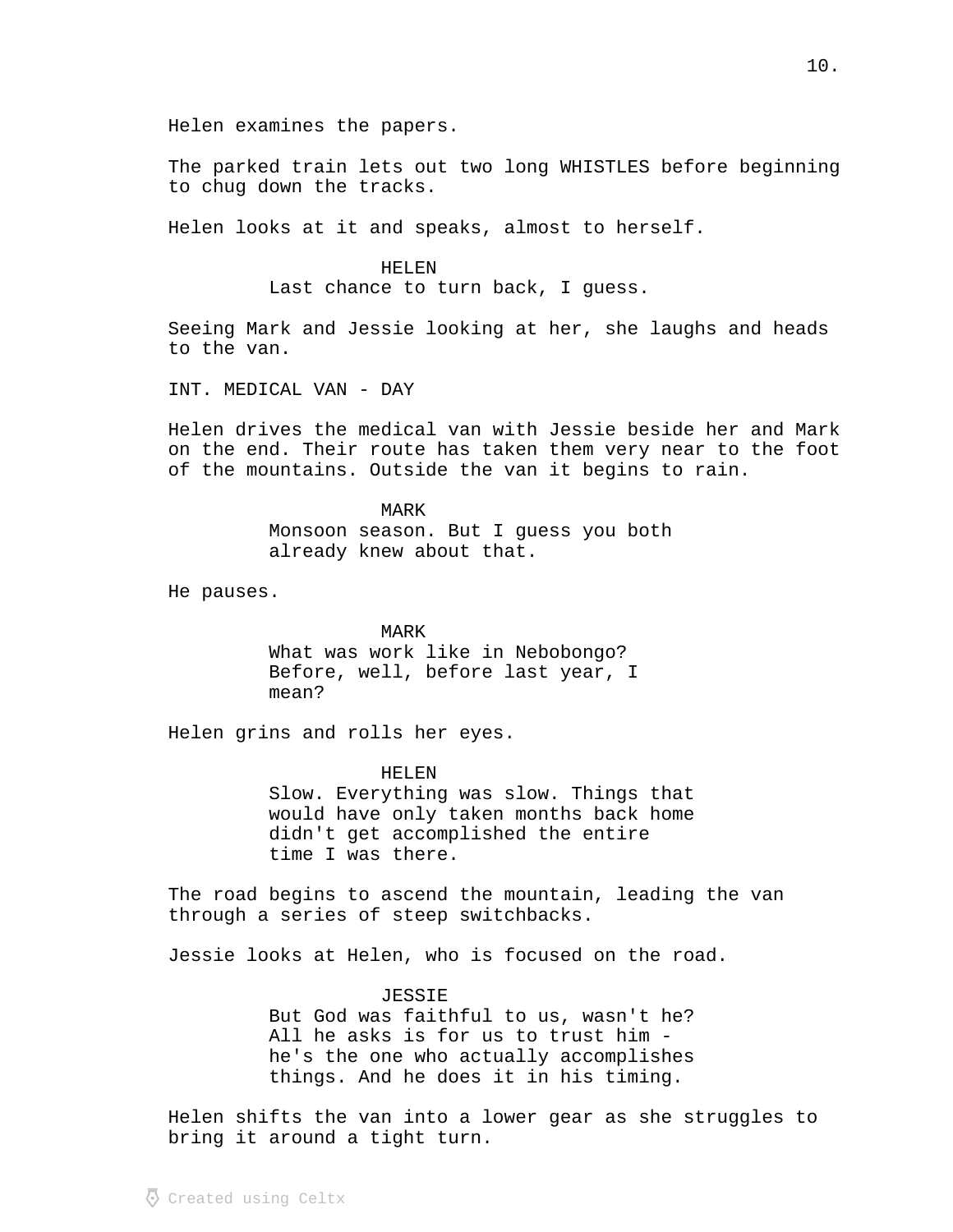HELEN Even so, things never quite go how you expect them to go.

Halfway through the turn, the van stops. Helen pushes the gas, but the tires only spin.

Helen sighs and gets out.

EXT. MOUNTAIN ROAD - DAY

It is now pouring rain as the van sits along a narrow mountain switchback.

Helen sinks her shovel into the mud surrounding the van's tire. She moves one scoop after another.

BEGIN FLASHBACK SEQUENCE

EXT. NEBOBONGO HOSPITAL - DAY

The sun blazes down on an open patch of land behind one of the hospital buildings.

Young Helen frowns and mops sweat off her forehead with her arm, smearing mud on her face. She kneels in front of a brick mold with several Congolese workmen.

Helen works the mud and clay with her hands.

A WORKMAN leans over to her and takes the clay from her hands, turning it in his.

WORKMAN

Like this. It makes it stronger.

While he demonstrates, Helen looks at her own small hands. They are roughed up with dirt and scrapes.

Helen nods and takes the clay back.

Behind her, someone calls her name. She turns around.

John is running toward her. He is wearing the white pants, white button-down, and red cross pin that is the hospital's uniform.

> JOHN Helen! Helen, they need you inside. Right now.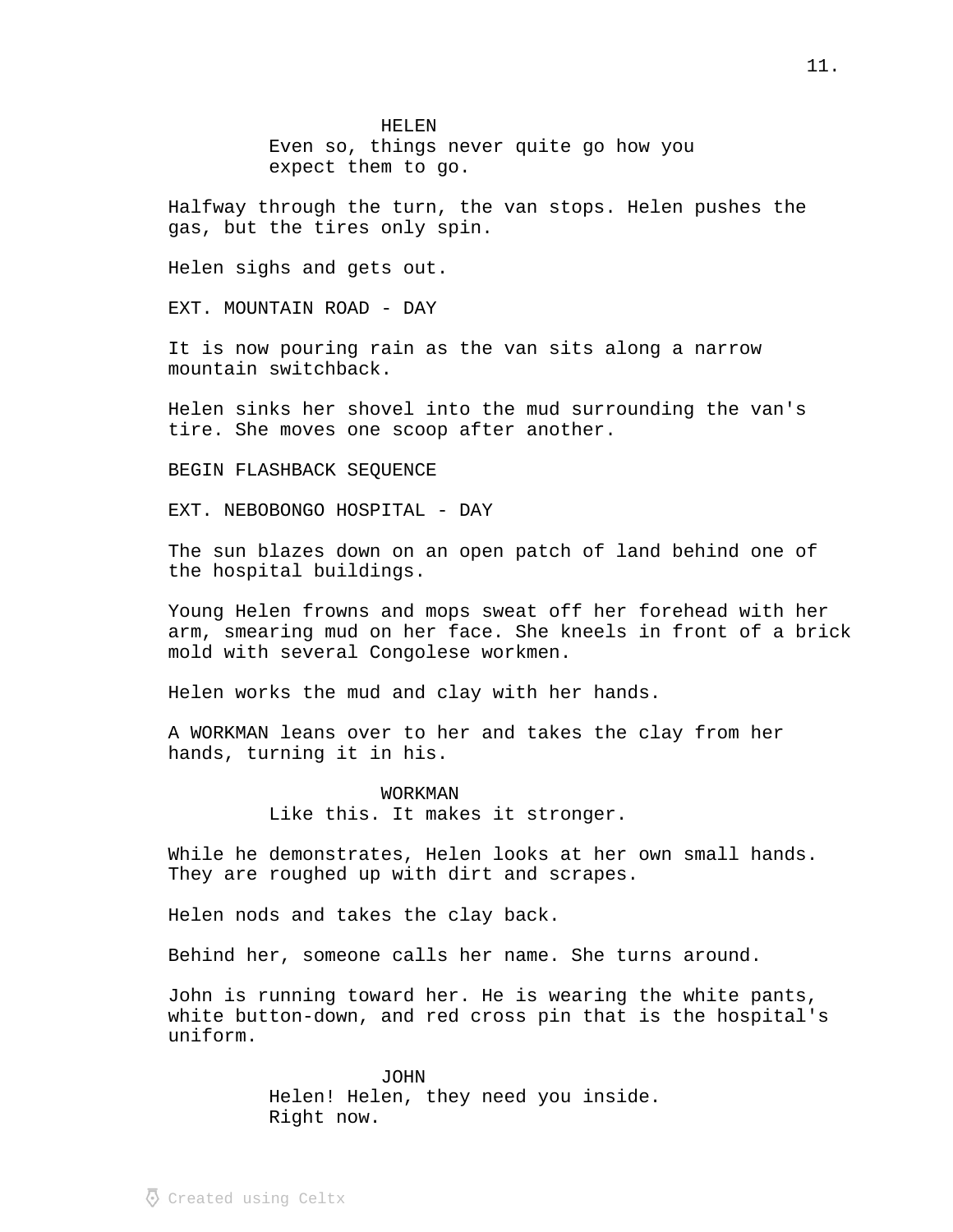Helen gets up and follows John inside, wiping mud and blood off of her hands onto her skirt.

INT. OPERATING ROOM - DAY

Helen removes her bloody latex gloves and throws them away. She is now wearing her white lab coat. Standing at the counter, she pours water into a basin and gets a bar of soap.

John approaches the counter and begins to sanitize the surgical instruments beside her.

> JOHN Well done, Doctor. Mother and baby will be just fine.

Helen doesn't look at John. Instead she looks at her hands, which are cut and scraped from the brick making. She inhales sharply as the soap stings her raw flesh.

**JOHN** 

Miss Helen, are you alright?

Helen clasps her hands.

#### HELEN

It just seems so ridiculous. They needed a doctor, so I came, and now my time gets filled up doing what? Everything besides being a doctor!

She dries her hands on a towel and wipes away a stray tear.

HELEN And we've not even completed a single building.

John stops what he is doing and turns to Helen. He waits for a moment in silence.

#### JOHN

When you have on this white coat and your stethoscope, you are Dr. Roseveare. We say "yes ma'am" and follow your orders because you are the doctor. But we trust you because you are willing to get down in the mud and work alongside us.

John turns back and continues cleaning the instruments. He continues gently.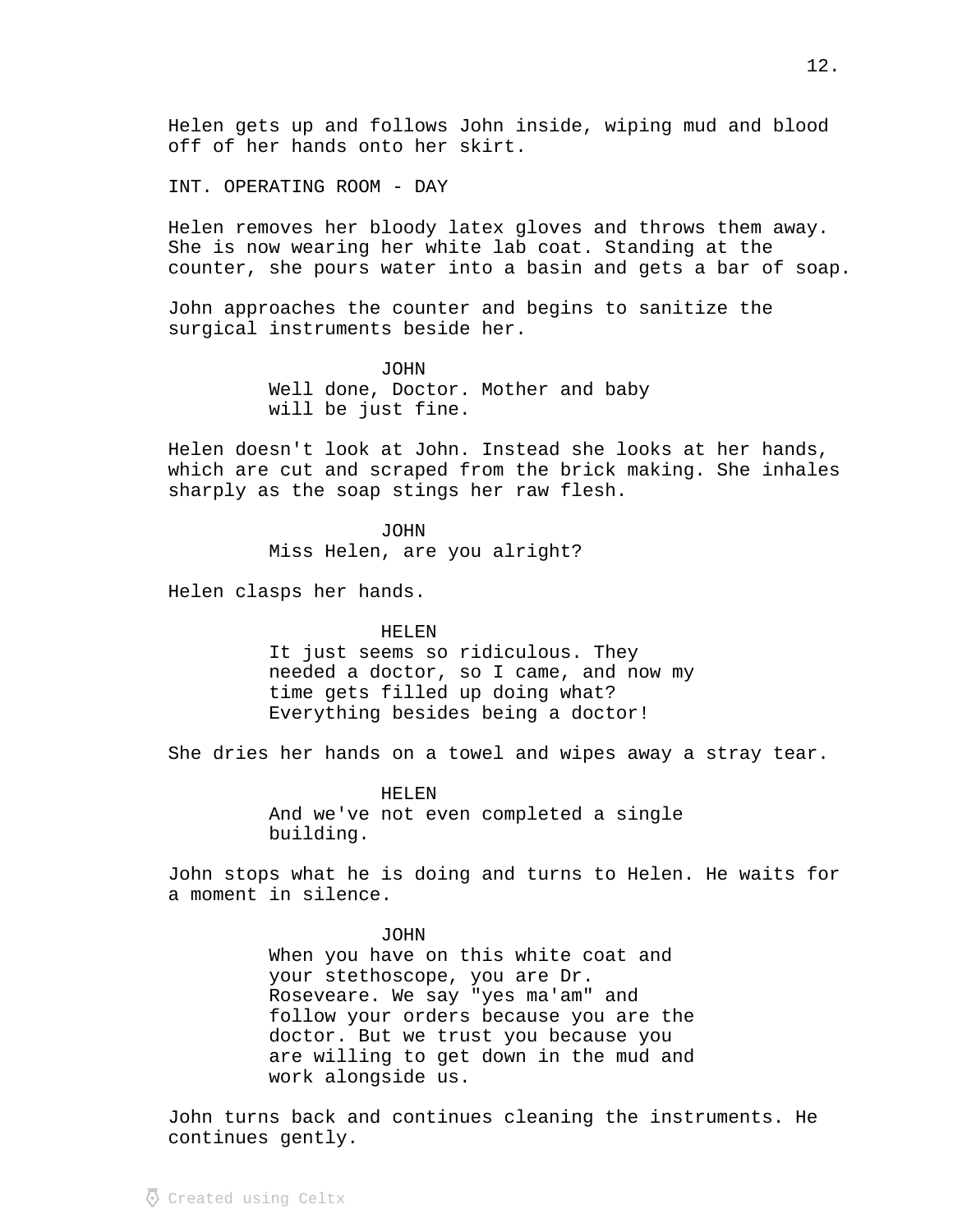JOHN

You are much more effective when you are learning to make bricks because you become one of us.

Helen looks back down at her hands.

EXT. NEBOBONGO HOSPITAL - DAY

MONTAGE - HOSPITAL BEING CONSTRUCTED

-Helen makes bricks.

-A workman shows Helen plans for the building.

-Workmen dig a foundation.

-Helen and John lift a wooden frame into place.

-In a tropical downpour, the workers attempt to cover the site with tarps.

-Helen whitewashes a brick wall.

END MONTAGE.

Helen, the workmen, John, and the nursing students stand together outside of the new building. It is long and narrow with a slanted roof. The doors and windows are simply openings in the wall.

The building stands beside the original two. Nearly twice their size, it looks new and fresh by comparison.

INT. NEBOBONGO HOSPITAL - DAY

The group enters through the doorway. Before them lies a spacious hospital ward, shining clean and freshly painted. It is a long room with a row of 10 beds on each side.

Helen slowly enters the room and places her hand on the metal rail of one of the beds.

John's warm voice fills the space.

JOHN God our Father, we thank you for this building. May it be a sanctuary to all who enter here.

Helen smiles.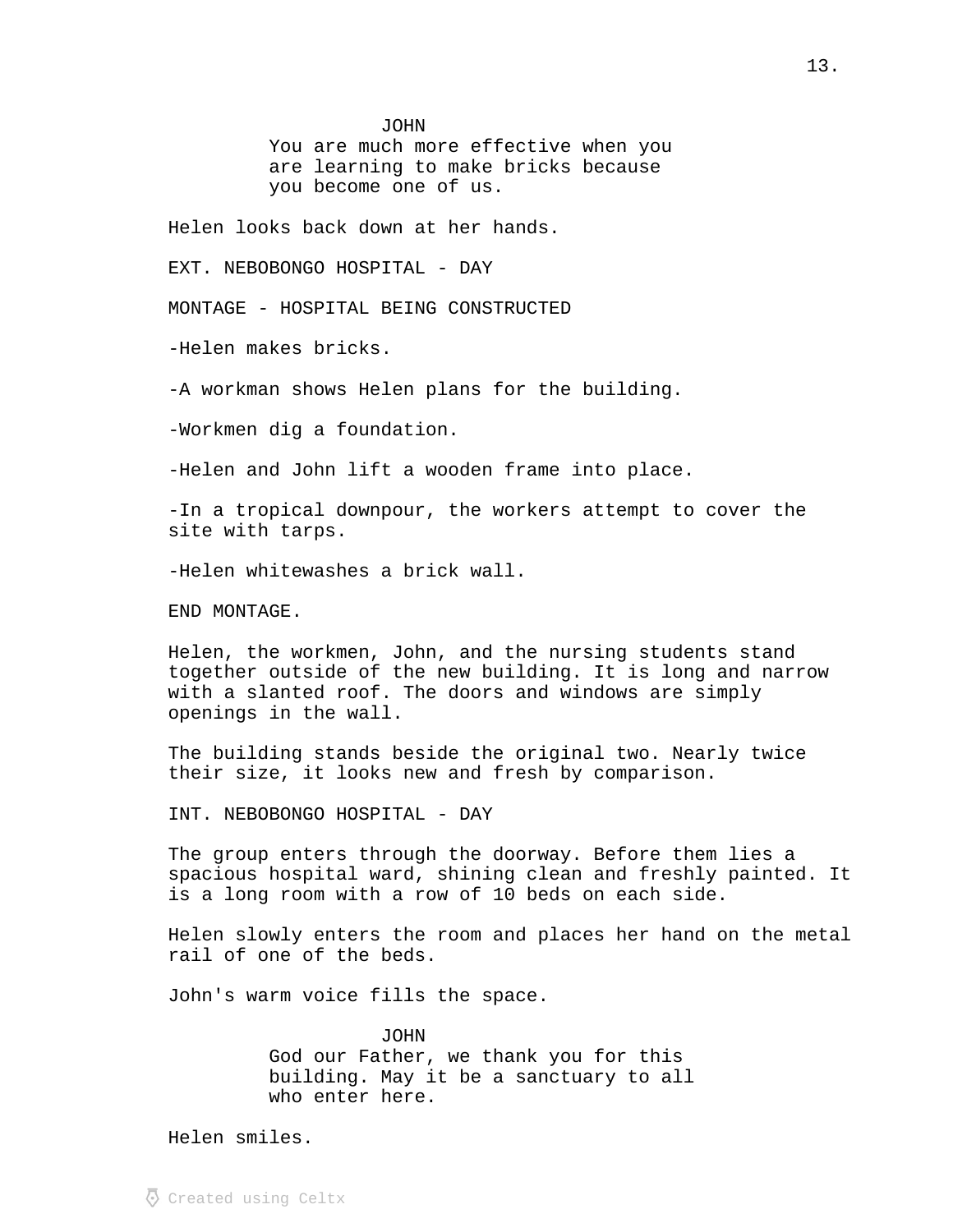INT. MEDICAL VAN - DAY

Helen climbs back into the van, now dripping wet. She laughs. Jessie and Mark laugh, too.

> HELEN Let's see if that did it.

Helen shifts the van into a low gear and it moves forward with a jump. They continue on slowly.

Mark fiddles with a loose button on his shirt. Jessie looks at him.

> JESSIE Something on your mind?

#### MARK

It's just...it's hard to believe you're both coming back here, after how you left.

Jessie looks into the distance and brushes her hand against a scar on her chin. Helen stares ahead.

JESSIE

We suffered, yes. We won't soon forget it. It was horrific. But, somehow, in the suffering, I felt peace. Beyond anything I had ever felt before.

After a moment, she looks back at Mark. He nods at her.

HELEN And there's just so much work still to be done here.

She shifts gears again. The three are silent.

INT. MEDICAL VAN - NIGHT

Helen is in the back of the medical van. She moves boxes off of the stretcher and climbs into it. She soon falls asleep.

She tosses and turns in the bed.

BEGIN DREAM SEQUENCE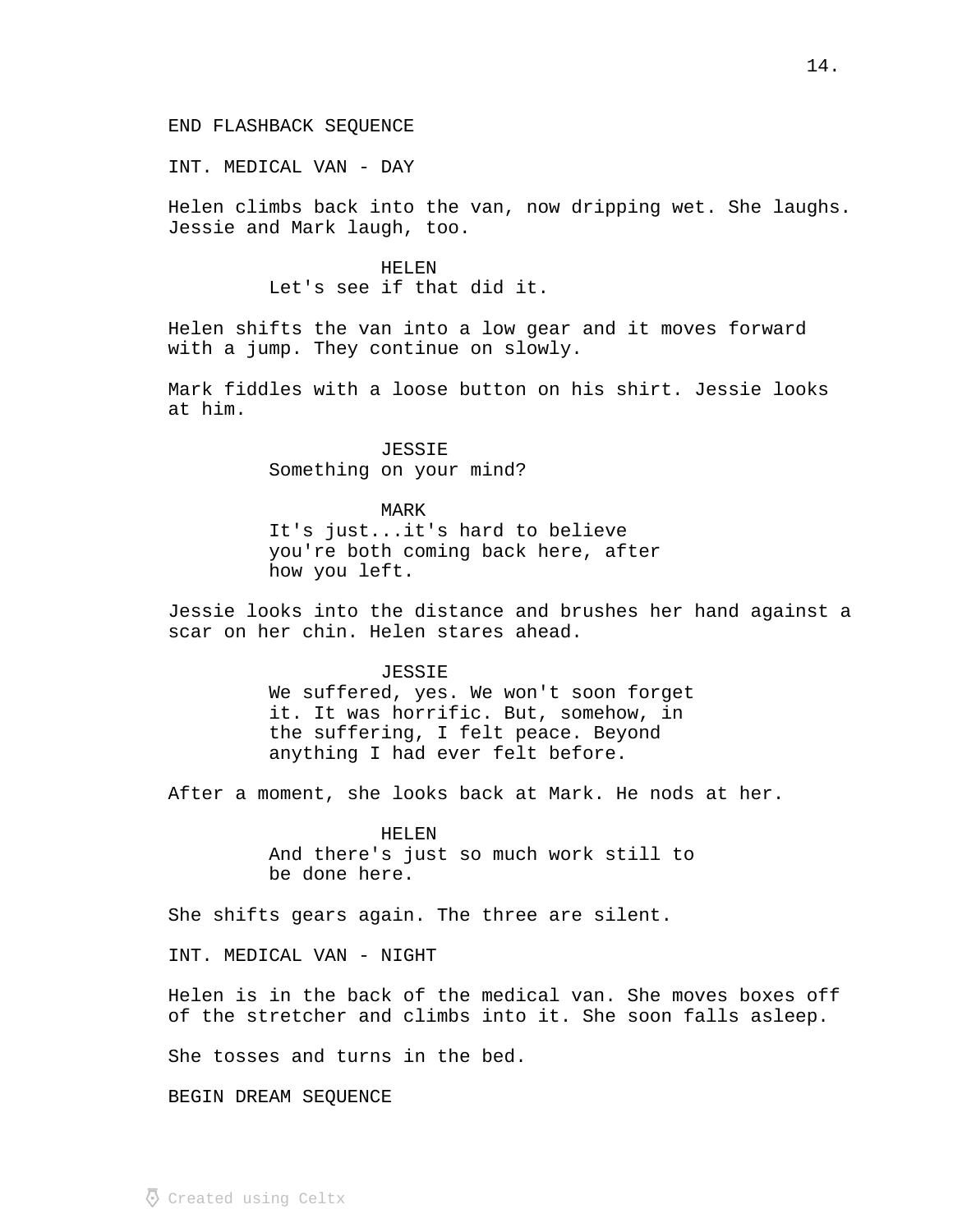Young Helen is startled awake in her bed in Nebobongo by a loud BANG. Her small house is illuminated by moonlight.

The noise comes again - POUNDING on her front door. She lights a lantern and puts on her glasses.

INT. HELEN'S HOUSE - NIGHT

Helen timidly approaches the front door.

A group of eight drunk rebel SOLDIERS, all young men, burst through.

They fill the space of her home, careless and angry. Helen seems small.

The CAPTAIN approaches Helen.

CAPTAIN Where is your radio, Doctor?

HELEN I don't have one.

The captain smirks. He yells to the others.

CAPTAIN Search the house.

Soldiers ransack every shelf and cabinet, smashing some things and taking others.

Helen stands still, with the lantern held close.

Finally, the soldiers filter out of the house. Helen begins to close the door behind them. She becomes aware of one soldier who is still inside, behind her.

Holding his gun at his side, he stares at her. When he grins, the lantern light glints off his yellow teeth and dark eyes.

Helen drops the lantern and runs out of the house.

EXT. HELEN'S HOUSE - NIGHT

It is dark outside except for the moon. Helen's house is surrounded by jungle trees and underbrush.

Helen runs out the door and around the house into the trees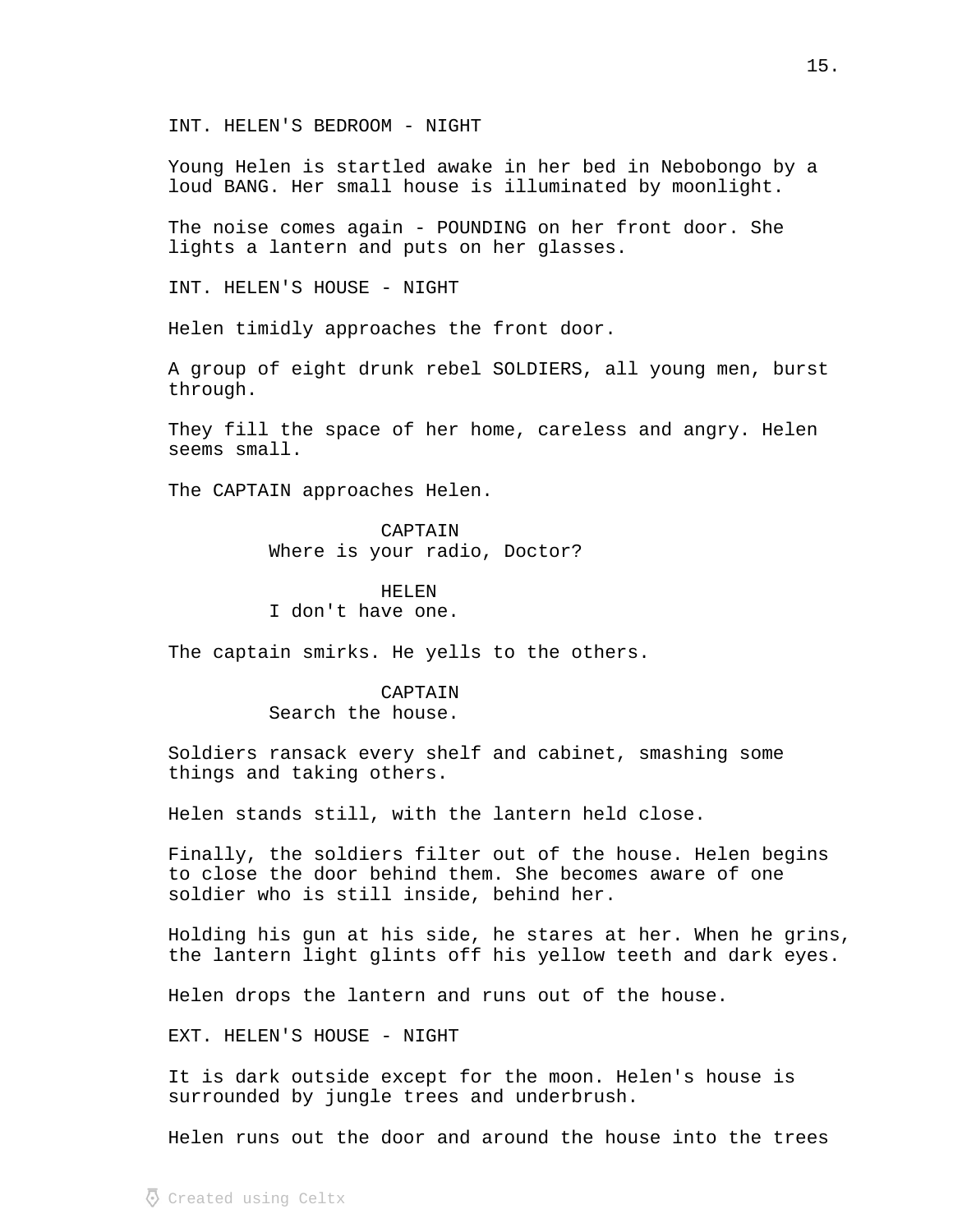behind it.

She ducks beside a bush and pulls her legs close to her. Panting, she covers her mouth with her hands.

The forest is silent. Helen's gasping breaths are too loud.

Shouting from the soldiers as they come closer. They find her.

She is pulled to her feet. A soldier holds her up by her hair. Another yells at her. She shakes her head and pleads with them.

The captain walks up to her and hits her in the jaw with the butt of his gun.

Helen collapses on the ground, her mouth bloody. She is kicked in the stomach with a heavy boot.

She is dragged back into the house.

Her glasses are on the ground, broken.

INT. HELEN'S BEDROOM - NIGHT

Thrown onto her bed, Helen coughs blood and looks up. The yellow-toothed soldier from before looks at her.

He closes the front door after the other soldiers exit.

Helen cowers and shakes her head. She hoarsely tries to speak.

> HELEN Please, no. Please.

END DREAM SEQUENCE

INT. MEDICAL VAN - NIGHT

Helen tosses and turns in the hospital bed in the back of the van. She murmurs in her sleep.

> HELEN No, no, no!

Mark shakes her awake.

MARK

Helen!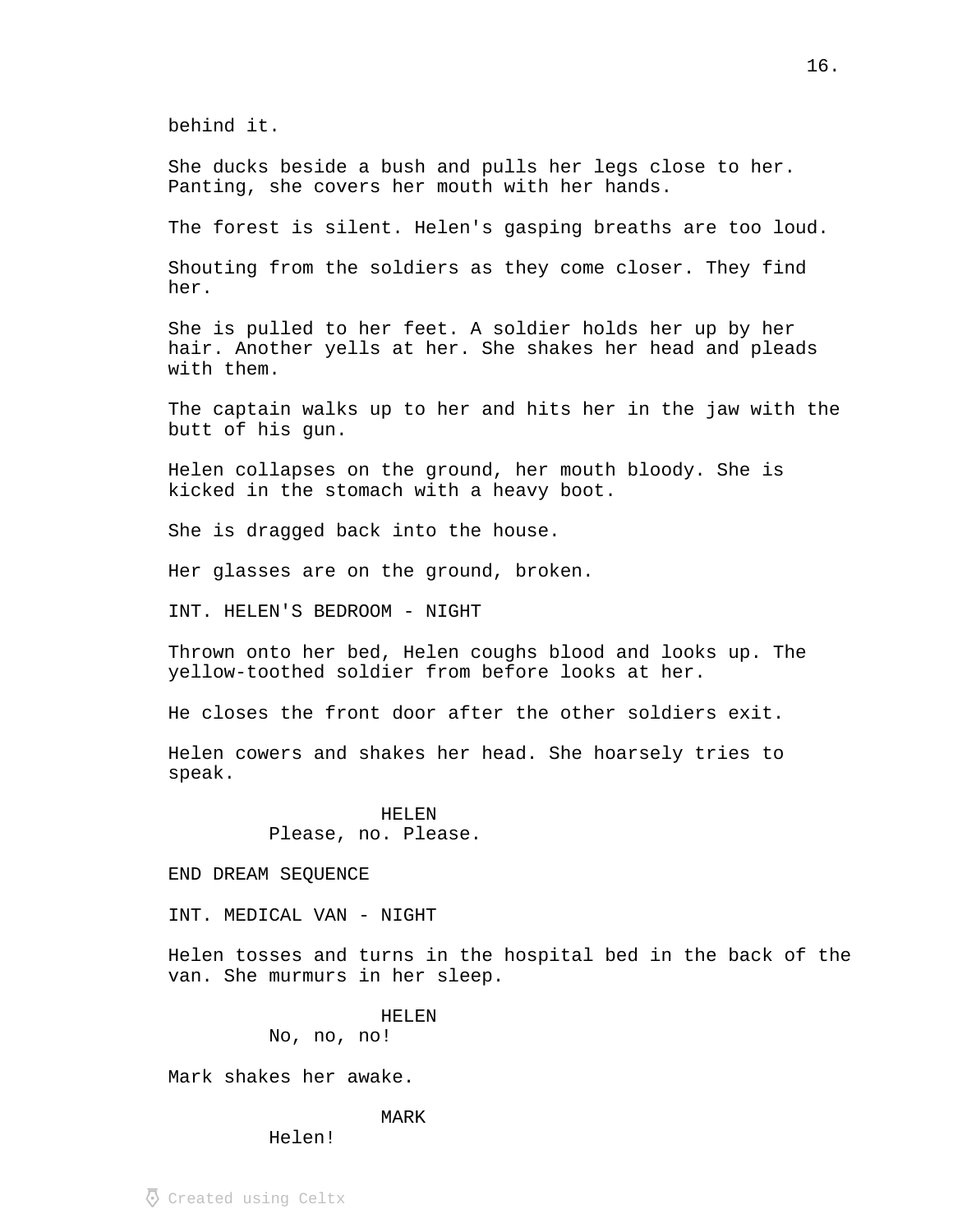Helen wakes with a start and pulls back from him.

MARK Oh, sorry I startled you. We're at the border.

Mark and Helen join Jessie in the front of the van. They are at a large wire gate atop a hill illuminated by several individual lights. People carrying flashlights approach the van.

GUARD 1, 30s, clearly intoxicated, pounds on the side of the van.

## GUARD 1

Papers!

Jessie hands him a stack of papers through the window.

The guard scans through them. Helen notices the gun at his side.

## GUARD 1 Oooh, a doctor?

He grins directly at Helen. She cowers back in her seat.

GUARD 1 You can go through.

Jessie drives forward with caution.

As the guard steps back from the van, another calls to him from behind.

> GUARD<sub>2</sub> You really going to trust these guys?

A third guard approaches from the opposite side

GUARD 3 They're the reason we're in this mess!

He spits on the van.

The van passes through, leaving the gate and the guards behind them. Relieved, Jessie and Mark begin to laugh.

# JESSIE

Well that was close!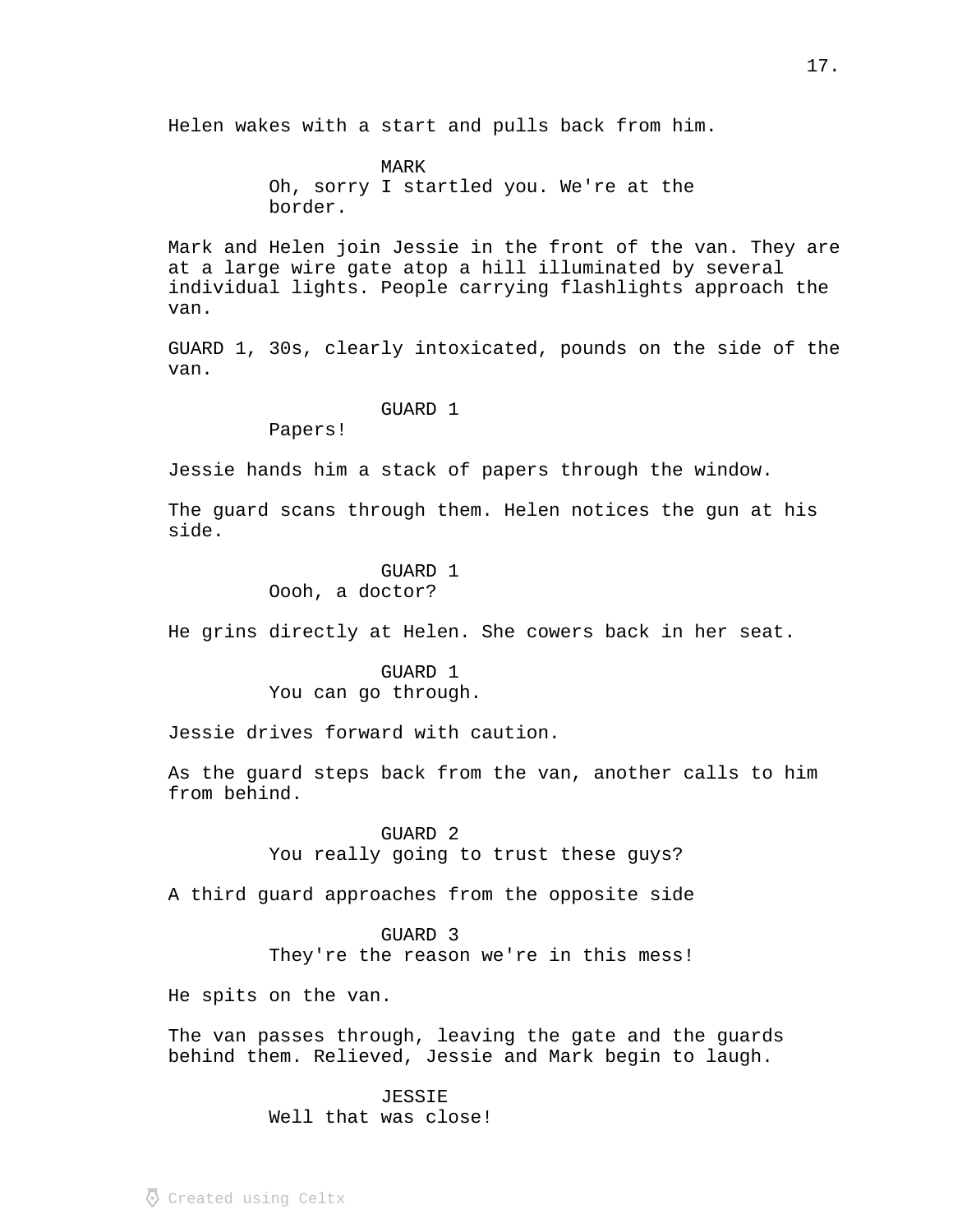Helen stares ahead, eyes glazed over.

HELEN They don't want us here.

Jessie and Mark stop talking.

MARK What did you say?

Helen speaks more forcefully this time. She is trembling.

HELEN They got rid of us before and we still came back. How could I fool myself like this?

Helen begins to cry.

HELEN I have to go back home. I can't stay here.

She looks at Jessie and shakes her head.

#### HELEN

I can't go through this again!

Jessie looks at her thoughtfully. She slows the van to a stop.

> JESSIE I understand, Helen. No one is making you stay.

MARK There will be another car coming through at dawn. You can wait here for it to take you back to the station.

Helen nods. She opens the van door into the darkness.

She pauses. Arm extended, she sees the scars on her wrist.

The jungle waits in silence around her.

Helen draws a shaky breath. She pulls back into the van and closes the door.

> HELEN Let's just go.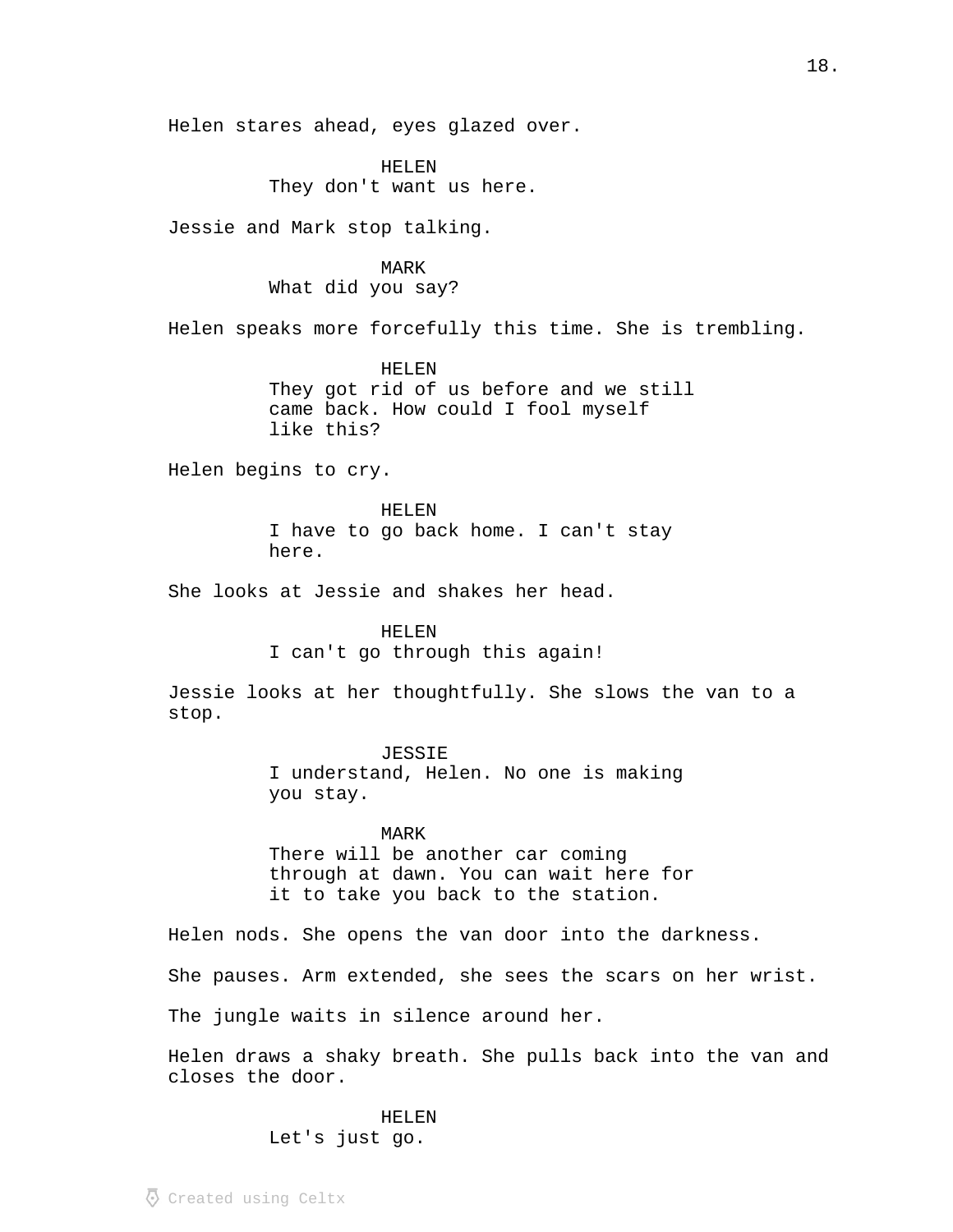Helen closes her eyes, tears silently streaming. The medical van winds down the hill.

INT. MEDICAL VAN - DAY

Jessie drives as Helen looks out the window. She stares blankly as they drive down a narrow road between thick rainforest trees. A few remaining raindrops trickle down her window.

They approach a small, wooden sign reads "Nebobongo." Helen sinks down in her seat and looks away.

As the van comes around the bend, it reveals a clearing with several brick or bamboo homes and a small church.

Filling the clearing are dozens of Congolese men, women, and children, waiting expectantly. The children sing a song in Congolese to the beat of wooden drums.

The villagers hold up a colorful banner that reads, "Welcome Home Dr. Helen!"

Helen sits up. She looks at Jessie and Mark in surprise. They smile at her.

EXT. NEBOBONGO VILLAGE CENTER - DAY

No sooner has the van come to a stop than it is crowded with villagers who pull the doors open.

Helen steps out and is surrounded by people embracing her and cheering.

From the crowd, Taadi calls out to her.

## TAADI

Helen, welcome home!

Helen looks around at the people. They are barely clothed and covered in scars like hers. They smile at her and cheer.

Taadi makes her way through them to reach Helen.

TAADI God has brought you back to us. He is so good, isn't He?

Helen embraces Taadi. She breaks into tears of joy.

Taadi releases the hug. She grabs Helen's hands in hers and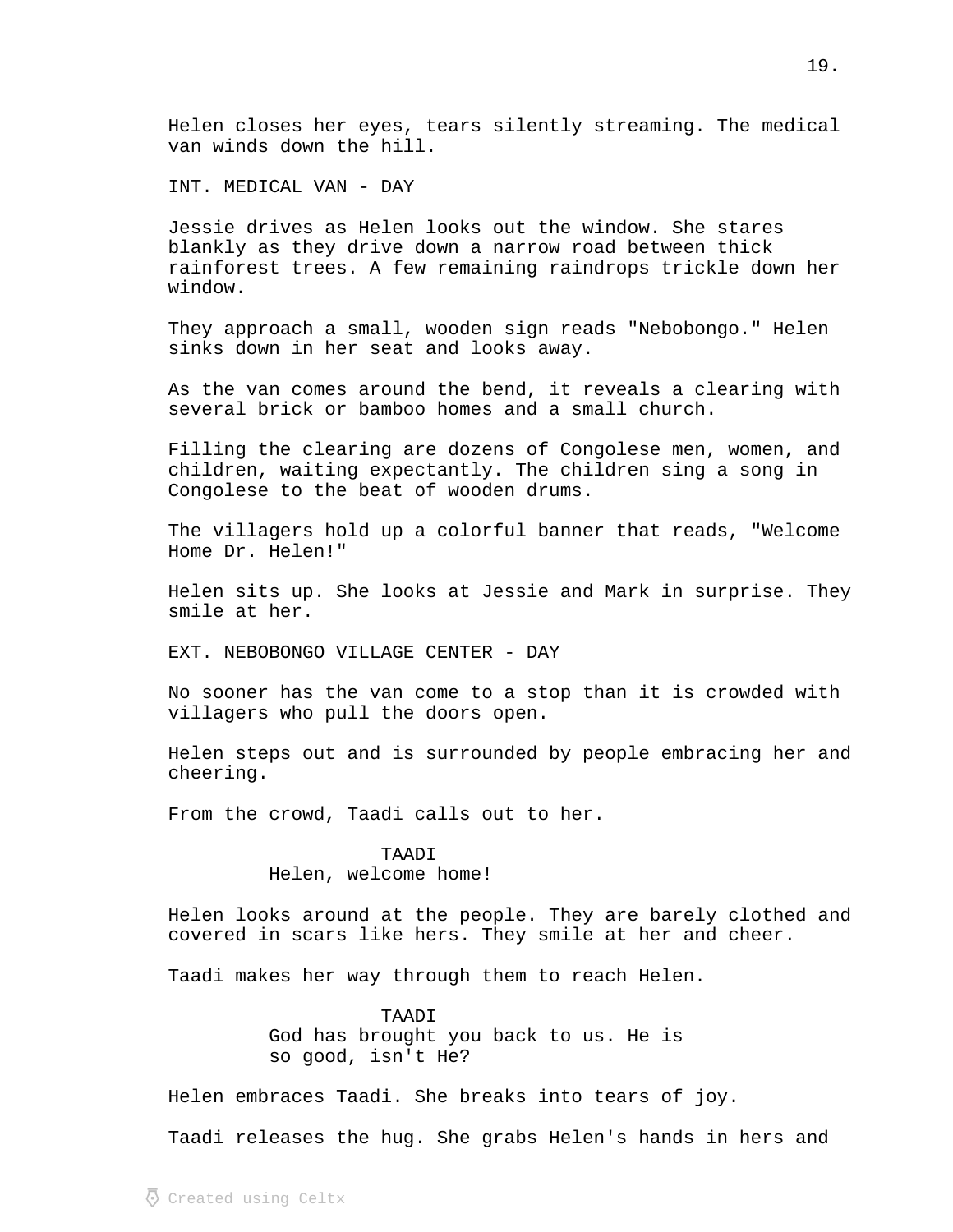squeezes them. Taadi smiles at Helen through her own joyful tears.

## HELEN Yes. Yes, He is!

Helen is beaming as she continues to greet her friends.

INT. NEBOBONGO HOSPITAL - DAY

Helen walks through the threshold of the hospital. She gasps and puts her hand over her mouth.

The ward is almost completely empty. Beds are broken or have been stolen, so bedding is arranged on the floor for the patients. Naked, malnourished, they look at Helen helplessly.

> HELEN (V.O.) I have often wondered, is it worth it?

The X-ray machine is smashed in.

HELEN (V.O.) The slow progress on the hospital, the sickness, the horror of the uprisings, and then to come back and start again?

Glass in the windows is shattered.

HELEN (V.O.) Is it all really worth it?

The roof has been covered in tarps in places where there are massive holes.

> HELEN (V.O.) And then I realized, I've been asking the wrong question. The question shouldn't be whether this is worth it...

And everything is marred by holes from machine gun bullets. The walls, the ceiling, doors, beds - all full of bullet holes.

> HELEN (V.O.) It should be, is He worthy?

Helen runs her hand along the wall.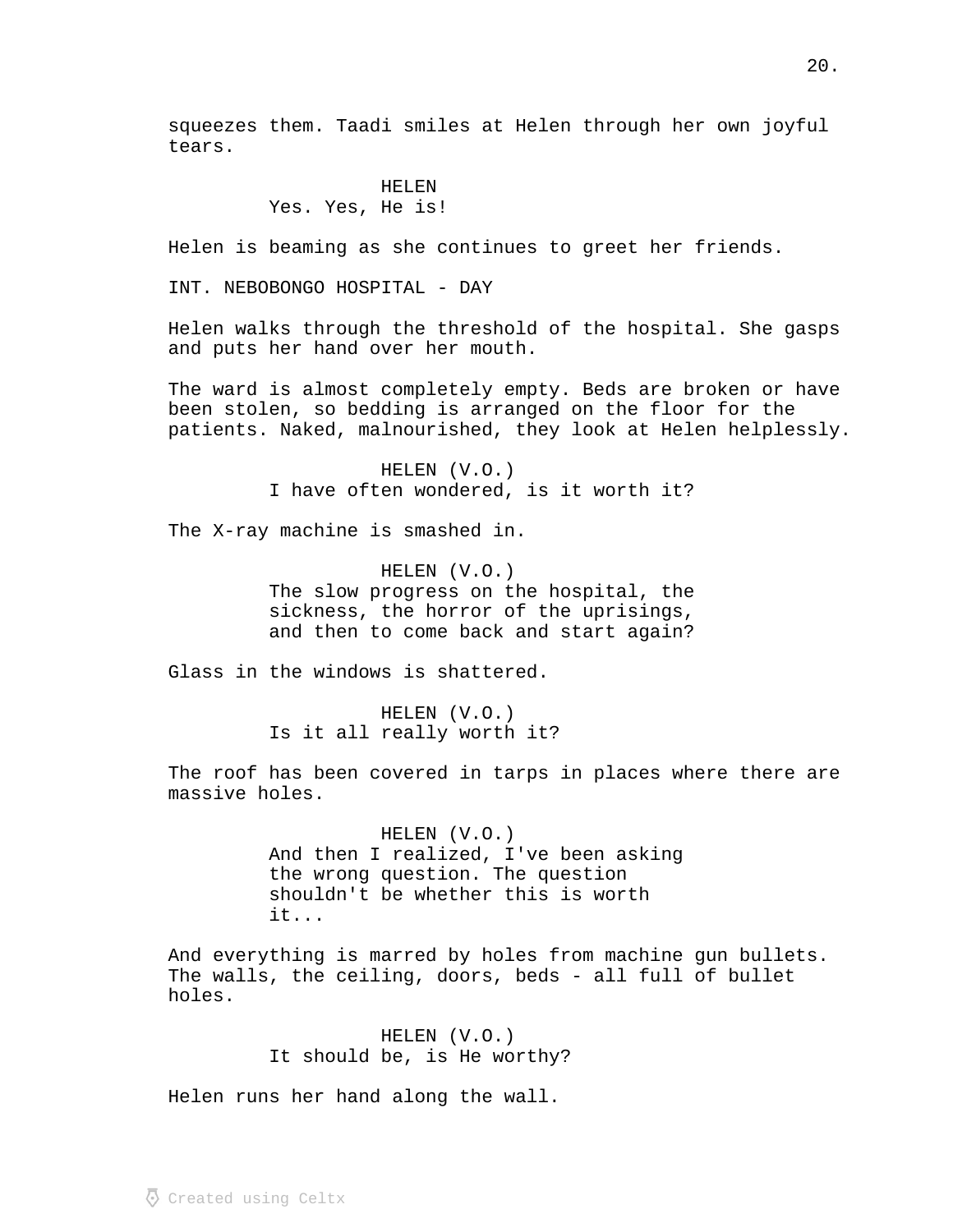HELEN (V.O.) The God of Heaven and Earth, who saves us and calls us to His purpose, is He worthy?

She reaches an open doorframe and pauses before slowly entering it.

INT. OPERATING ROOM - DAY

Helen steps inside the operating room. She looks around the room and sees much of the same. Bullet holes. Empty drawers. Cabinet doors unhinged.

Until something catches her eye.

HELEN (V.O.) And of course that puts it all back in perspective. Because He is worthy of everything.

The surgical instruments are polished, shiny, and laid out neatly on the counter.

> HELEN (V.O.) Even if we never understand why it all happens, even if it involves suffering, it is our privilege, because He is worthy.

Helen picks one up and looks at it. John appears in the doorway behind her. He is now several years older and tiredlooking.

> JOHN I kept them clean. They are ready for you to use.

Helen turns around and smiles at John.

HELEN Then we had better get to work.

John smiles. The two embrace.

BLACK SCREEN

Images and text appear beside each other.

Image of Helen Roseveare (in real life) holding a Congolese child.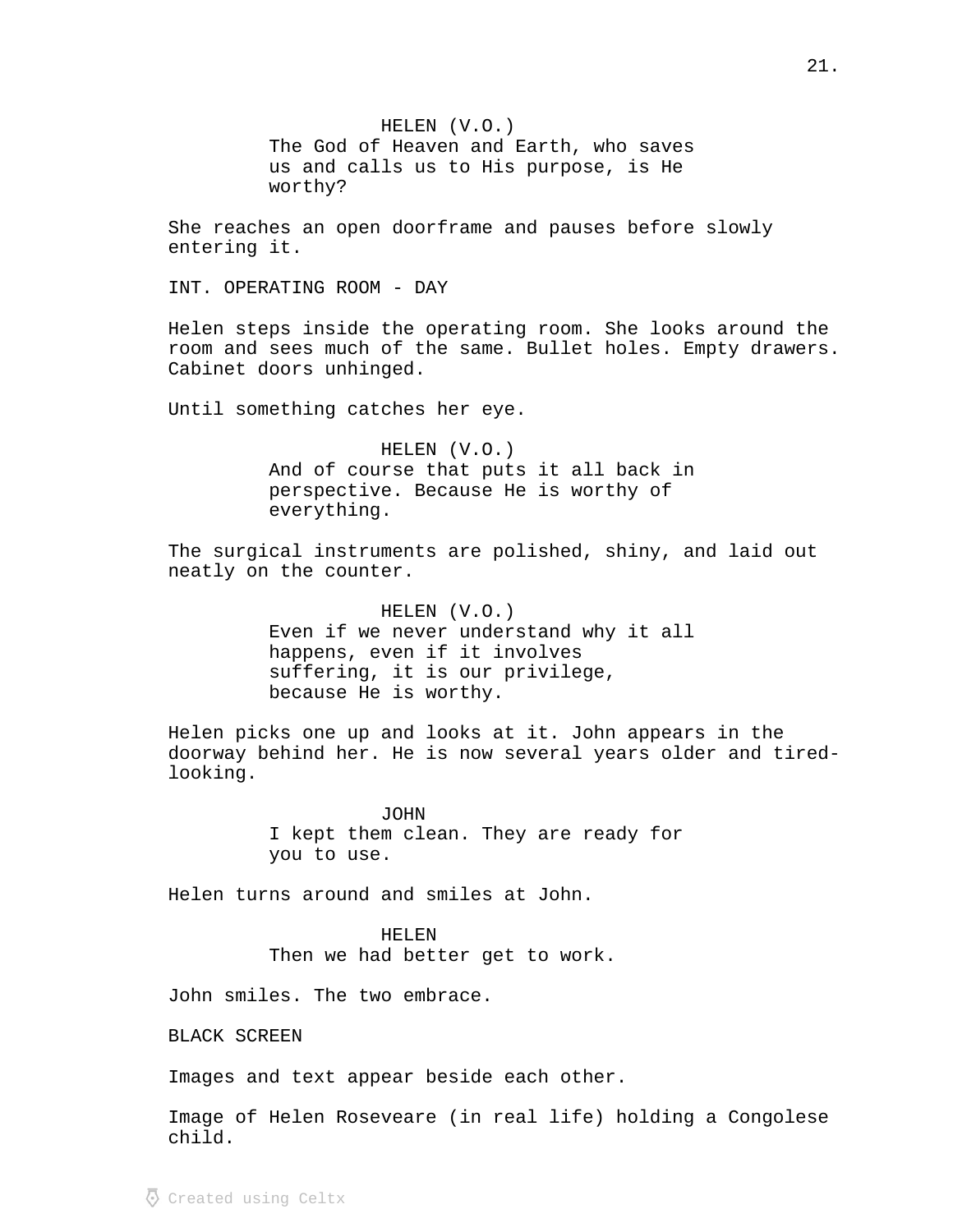SUPER: Helen Roseveare went on to establish a 250-bed hospital complex in the Congo, along with several regional hospitals and dispensaries.

FADE TO:

Image of Helen Roseveare in an African hospital.

SUPER: She later founded a new medical training school, leaving John Mangadima in charge at Nebobongo.

FADE TO:

Image of Helen Roseveare as an old woman with John Mangadima.

SUPER: All in all, she served in the Congo for twenty years. The hospitals and the school, her legacy, still exist today.

FADE TO BLACK.